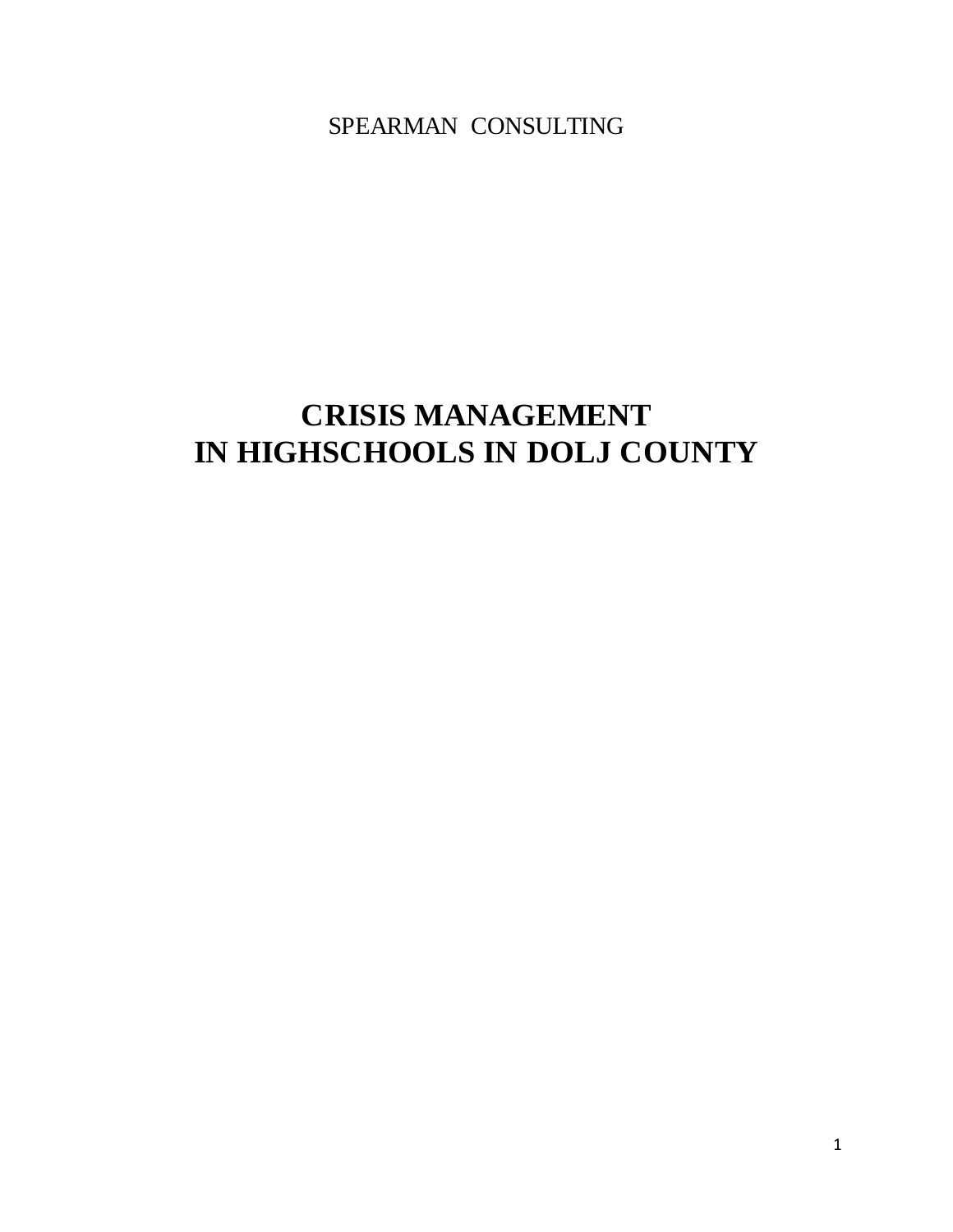## **INTRODUCTION**

In the 21st century, the euphoria of the industrial era has disappeared, and the whole world faces a certain chaos raised by various regional wars and multiple natural disasters. This evolution has permanently removed the illusion of an ideal world and shown the risk and uncertainty; reliability and security are concepts which must play a significant role in the human mind. The risks affect humanity increasingly, mainly because the deicisions regarding development are often inadequate at a local, national and international level. Thus, peoples are frequently settled in natural flood plains or along already known fault lines. The destruction of forests and humid areas endangers the environment's ability to withstand risks and removes the obstacles nature has built itself throughout the years. Climate changes increase the risks of storms, drought and coastal flood.

In the last four decades, scientific knowledge of natural hazards and technical means of combating them have developed considerably. However, in spite of the importance of the existing knowledge and expertise, vulnerability rises because of the reckless development of the factors which determine climate changes and extreme weather that increase the hazards magnitude and costs. Population growth is under threat, especially in developing countries. The reduction of risks in case of hazards constitutes, therefore, an important point of the UN objectives to fight against poverty. Hazard reduction focuses on the crucial role of intellectual resources and risk mitigating actions. This involves educating people, especially the youth, about hazards and the importance their involvement has on living conditions.

During a natural hazard, children are among the most vulnerable parts of the population, especially if they are in class at the moment of the hazard. In any society, children represent the future, and schools are places for learning, where the cultural values and traditional and conventional knowledge are transmitted to young generations. If one wants to protect children from the natural hazards risks, it is essential to have two different, but inseparable, priorities of action: integration of natural hazards prevention in education programmes and protection of school buildings.

The integration of hazard risks reduction in education involves higher awareness and knowledge of the immediate environment in which children and their families live. It is known from experience that those children who have certain knowledge of the risks which emerge through natural hazards play a significant role when such an undesirable even occurs. By means of their knowledge, they can save lives and protect their communities' members.

The importance of protecting the world has determined large international organisations (the UN and EU bodies) to launch the initative to promote a global culture of risks mitigation and preparation in case of emergency. The results of this initiative have influenced, in turn, the actions the countries of the world have taken and continue to take in order to promote a conceptual change which would allow the transition from a stage of reaction to a stage of hazard effects prevention.

In this context, we enrol the RO-BG 461-"Safety for our children" project and this study, which aim at assessing the stage of the emergency management in highschools in Dolj County, Romania, to highlight its strengths and, especially, the limits which can endanger students' behaviour in case of emergency and negatively affect school life and climate. Their main aim is to offer the best education in terms of preparation in case of hazards and risk mitigation.

### **AIMS AND RESEARCH METHODOLOGY**

All national and international organisations involved in the prevention, reduction of the hazard effects and growth of resilience in the education sector, aware of the vulnerability of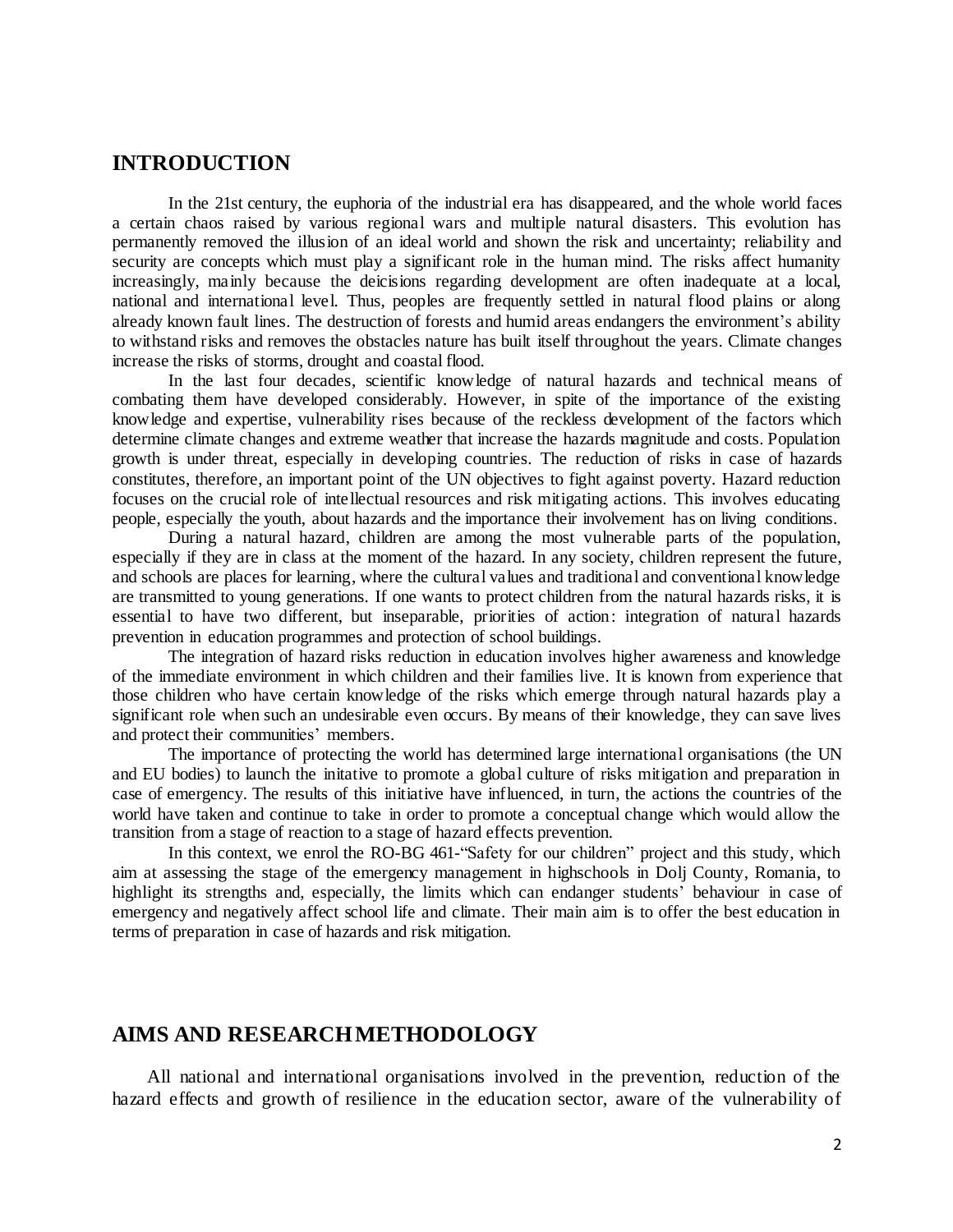children and teens in such difficult situations, have taken significant measures to plan actions and manage such difficult events in the best conditions. UNISDR and Global Alliance for Hazard Risk Reduction&Resilience in the Education Sector have identified and described in the best way these aims which refer to human factor protection in case of accidents, immediate ensurance of education process continuity, investment protection, improvement of prevention and resilience processes through appropriate training.

The European Union has permanently adopted a proactive attitude towards the actions, conclusions and tools of the UN and the International Federation of Red Cross, developing their own programmes which traspose, at the level of all its countries, problems of school security in case of hazards. Undertaken within the 2014-2010 [INTERREG V-A Romania -](https://www.keep.eu/search?programme=236) Bulgaria programme, the "Safety for our children" project aims specifically at improving common emergency management in the cross-border area, and, thematically, at promoting climate change adaptability, risk prevention and management of natural hazards effects. As a priority on the line of investments, the project promotes investments in order to address specific risks, to ensure resilience and the development of the management systems in case of emergency.

This research was conducted with a sample of ten highschools in Dolj County, Romania, including two with vocational training, and answered mainly to the specific aims derived from the basic project, respectively:

1) assessment of the current situation regarding natural hazard management in these educational establishments, especially in case of flood and forest fire;

2) highlight of good volunteering practice in Romania and other European countries,

3) characterisation of relations between educational establishments, civil protection services, the Red Cross and other organisations involved in emergency management and administration in schools.

The collected results can serve as a guide (or can complete the old guides, if they exists) regarding crisis prevention, for educational establishments in Dolj County, and as a model to the development of their own concept. Thus, it provides a practical tool at the disposal of the County's schools and a uniformity which would enable, at the same time, the actual foreign partners involved in emergency situations to intervene effectively and as soon as possible.

Between the 22nd and 26th of May 2017, in Cancun, Mexico, the United Nations General Assembly agreed upon the way in which the UN member states would measure the progress in these key fields in the following 15 years, which represents an important step forward regarding the responsibility of hazard loss reduction. Adoption of clear targets and indicators for hazard loss reduction, as it is provided by the Sendai Framework 2015 for hazard risks reduction, is essential for the achievement of goals provided by the Sustainable Development Programme 2030, especially poverty eradication. By fulfilling these goals, governments have demonstrated a clear engagement to improve governance in certain aspects defining the current age, mainly climate changes and quick urbanisation.

Almost 100 governments and territories worldwide have established now national data bases on natural hazards. Because of the possibility to measure recurrent loss caused by flood, storms, earthquakes and other natural hazards, they can now take action regarding these data by investing in strong infrastructures and reducing economic loss in the long term. According to this view, a powerful network of interest in the private sector, including banking, ensurances and production activities, must be established according to this view, which fully understands the commercial arguments for hazard risks reduction and the importance of its integration in key investment decisions.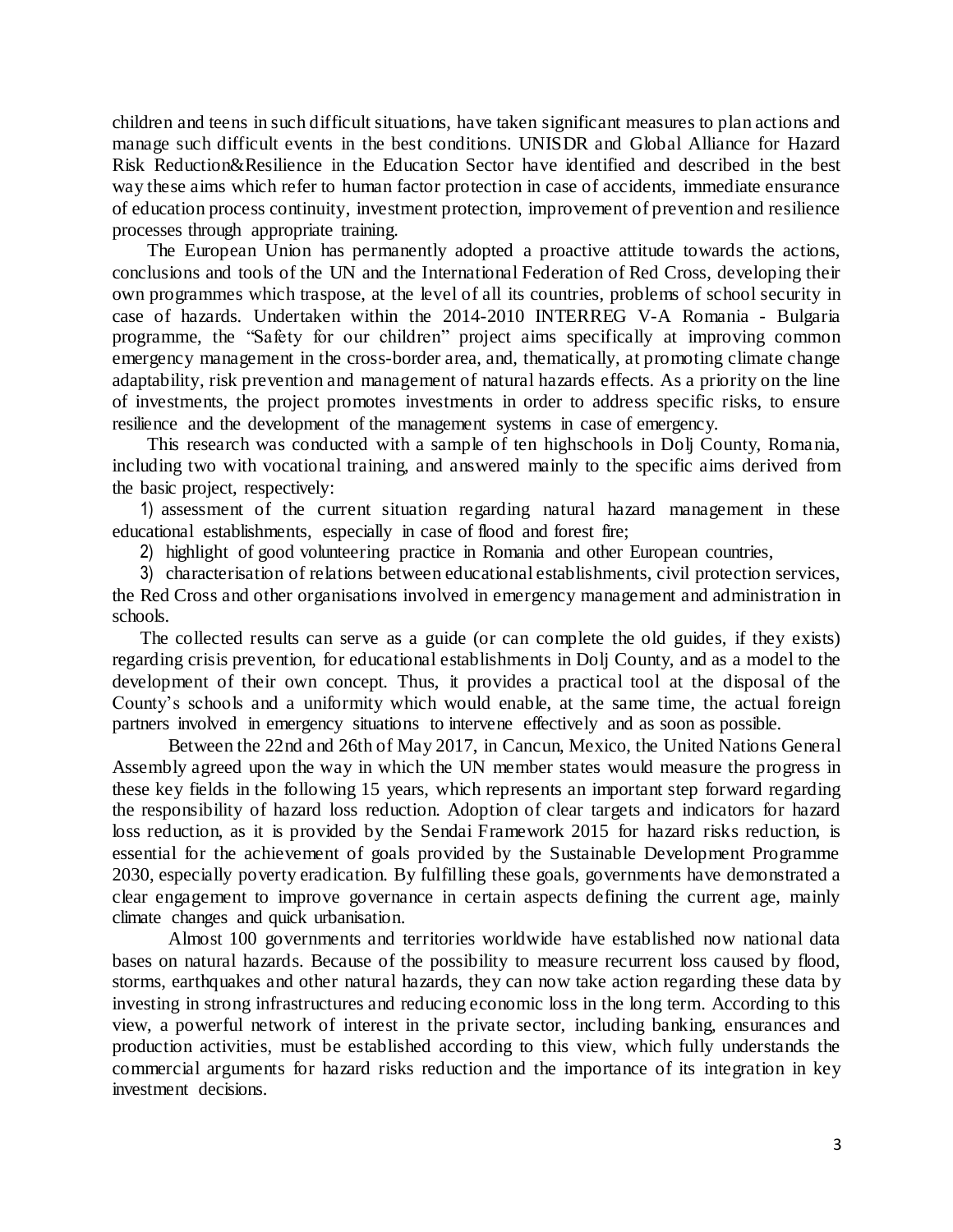The aims of the "Safety for our children" project, approved within the 2014-2010 [INTERREG V-A Romania-Bulgaria](https://www.keep.eu/search?programme=236) Programme are also in line with these efforts. In its specifications, there are several research tools which will be useful in achieving its goal, such as the study of literature and legislation in the field, of relevant operational programmes and tools, questionnaire-based surveys, case studies, statistics and international experience in the field etc.

The reality provided by field work has determined the completion of the indicated methodology with exploratory research, whose results were employed to design the two questionnaires, the research-action method, benchmarking, statistical analysis and interpretation of data obtained after processing the answers, direct and phone conversations etc.

In order to study emergency situations in general, and, especially, the risks for students in Dolj County and Romania, the methodological, theoretical and scientific base of the paper also uses fundamental concepts from papers written by authors such as Camp; huis N.G., Moatar F., Gailhard J., Morel G., Hissel F., Aunay S., Demotier S., Nussbaum R., Pellen J-P., Serrano J., Simon D., Paine K., Sprague J., Trump Kenneth S., Alexander W., Bird D., Gisladottir G., Dominey H., Cialdini R.B., Finnis K., Green R., Petal M., Krishenbaum A., Kuberan R., McNaughton E., Shiwaku K., Shaw, R. and others. Most of the papers offered by national and international bodies have been identified and studied from links which provided this information for the involved specialists and general public.

## **II. RISK OF DISASTER IN SCHOOLS: A GREAT CONCERN AT INTERNATIONAL LEVEL AND IN ROMANIA**

The extent of human and material loss due to hazards of all types has determined many international organisations to get involved actively in the prevention and reduction of their effects. In this respect, the UN, UNESCO, the International Federation of Red Cross and Red Crescent Societies, UNICEF, UNISDR, ActionAid and other key regional bodies within or outside the UN have been involved for a long time for this purpose. Via their activities, these organisations interfere directly in emergency management in order to diminish the losses, but most of their efforts focus on prevention and increase of population resilience in case of emergency. Taking into account these risks in education would be of use in the minimisation of their impact.

## **II.1. INTERNATIONAL BODIES AND THEIR INTERVENTIONS IN EMERGENCY MANAGEMENT IN SCHOOLS**

#### **II.1.1 UNESCO AND EDUCATION ON EMERGENCY SITUATIONS**

As the main UN agency for education, UNESCO plays an active role in the promotion of qualitative permanent education for everyone - children, teenagers and adults - both for emergency interventions and reconstructions on the long run. The UNESCO action in this field is based on Education 2030 Agenda, whose aim is "to design education systems which are stronger and more reactive to conflicts, social unrest and natural risks - and to ensure that education continues to function in emergency situations, during conflicts and the periods after them".

UNESCO actions with respect to education in emergency situations contribute to the strengthening of member states' abilities, so that they could provide, in times of crisis, access to quality educational opportunities for everyone. Even if education is generally the least well-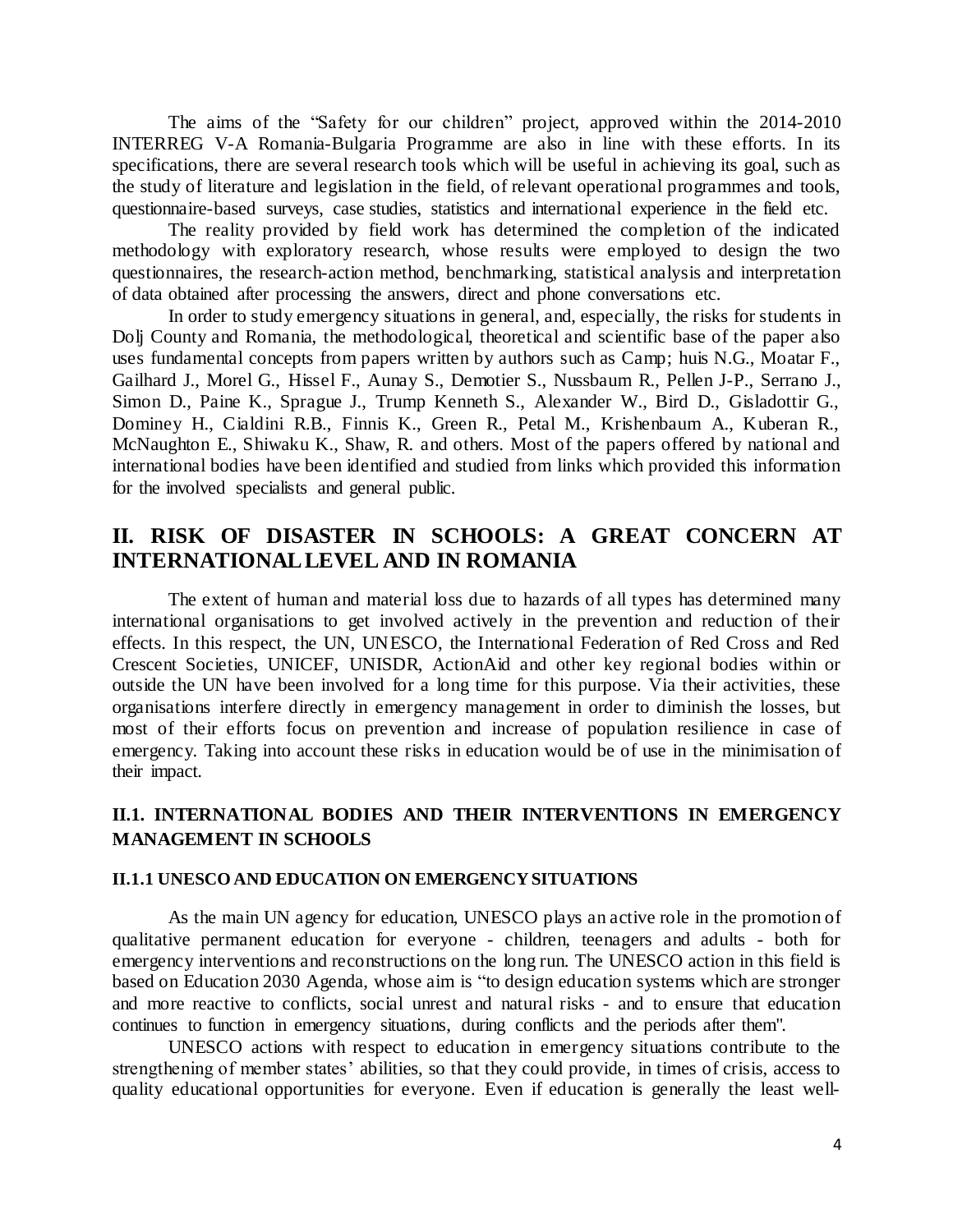founded in humanitary intervention operations, data suggest that the access to learning opportunities in an emergency situation contributes to the action of saving lives and, in general, it ensures life maintenance. A well-established presence of UNESCO worldwide contributes to the dialogue with ministries of education in implementing preparatory measures. During periods of crisis, the structures of the organisation in the land are able to act quickly and in close cooperation with governments, in order to solve any threats on the education system and to support the efforts of responding and reconstructing. The main principles which characterise the overall activities of this organisation are presented briefly below.

1. Policy and planification which take account of crises. By making a strategic investment in consolidating the ability of education ministries before and during a crisis, UNESCO strives to reduce the gap between the humanitary answer and the development one, by consolidating, thus, the education sector in a sustainable manner. The organisation provides technical expertise, research and training activities which support, at national level, the education programmes design, politics and education plans which take into account the crises.

2. Protection of schools during various armed conflicts. The UNESCO action also aims at protecting schools and universities against attacks during armed conflicts. A quality education, in a safe and neutral environment, provides immediate protection by offering the affected people the knowledge and competences they need in life, alongside a psycho-social support which prepares them for a bright future. UNESCO encourages member states to approve the Declaration on security in schools and get involved actively in the measures to combat violence and conflicts against learning in educational institutions. The Declaration represents an instrument which allows states to support and apply the Guidelines to protect schools and universities against any military use during armed conflicts.

3. Teens' empowerment during periods of crisis. According to researches, many children receive support for basic education in the context of a prolonged crisis, while a small number of them is offered opportunities to gain abilities for the labour market; moreover, very few financial resources are at the disposal of professional education. UNESCO cooperates with governments in order to grant access to both secondary education and higher education and technical and professional education.

The impact of UNESCO on education in emergency situations is enhanced by the close cooperation with member states, countless humanitarian institutions and partners of the UN.

#### **II.1.2. UNITED NATIONS OFFICE FOR DISASTER RISK REDUCTION (UNISDR)**

United Nations Office for Disaster Risk Reduction (UNISDR) was founded in 1999, in order to facilitate the implementation of the International strategy for disaster prevention (SIPD). The office is headquartered in Geneva and it implements various actions via five regional offices with the premises in Asia (Bangkok), Africa (Nairobi), Europe (Bruxelles), the Arab states (Cairo) and Latin America (Panama).

The mission of the International strategy for disaster reduction (SIPC) is to reduce the loss in case of disaster and consolidate the strength of communities and nations in case of disasters. Acknowledging the ever-growing danger of natural disasters, SIPD has undertaken to connect governments and partners, to mobilise every individual and community, to support the consolidation of nations and communities' resistance to disasters and impacts of the climate changes. UNISDR's involvement in students' security started when it was founded, and it currently manifests itself via the operationalisation of an international device framework to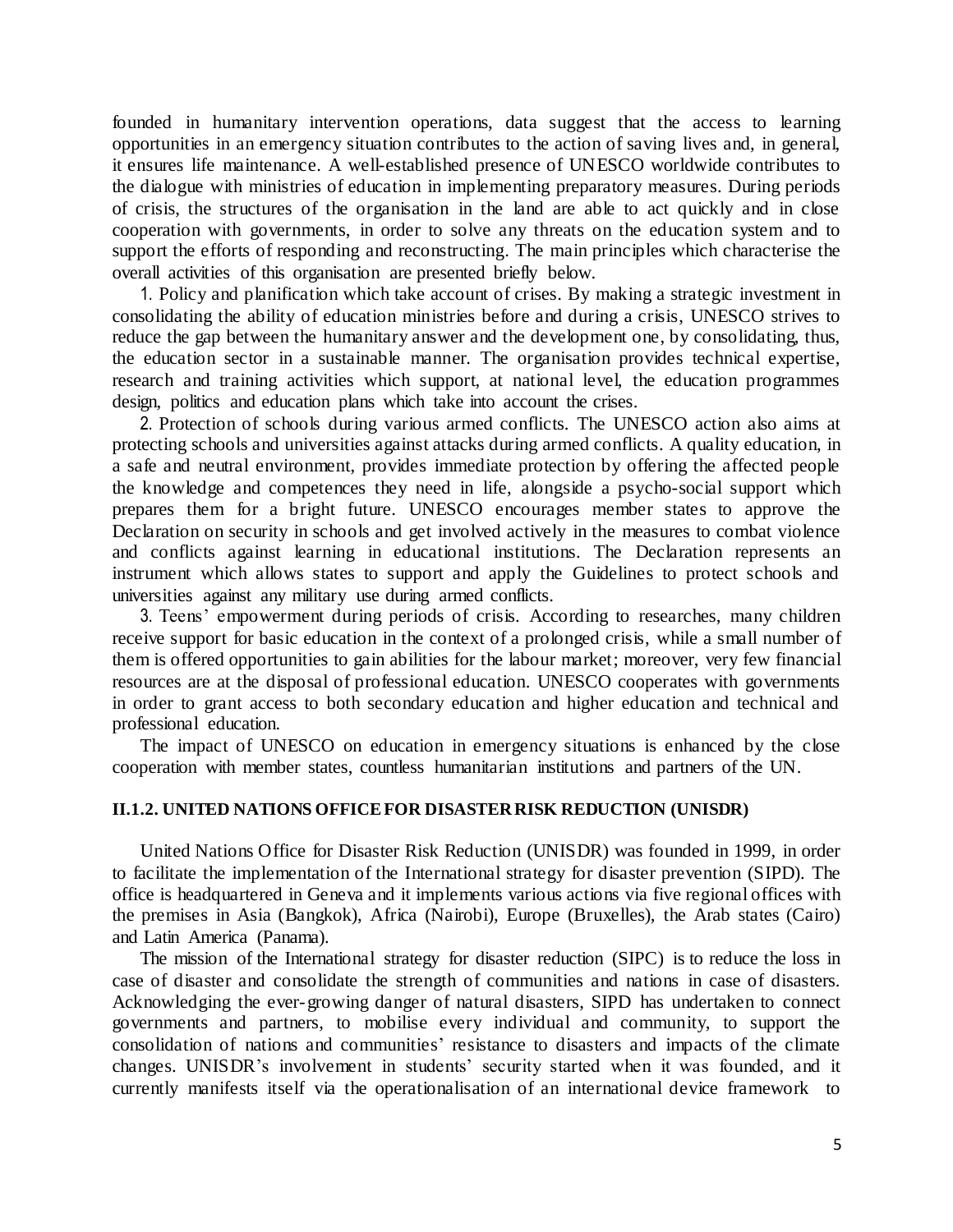support the Global Alliance for Disaster Risk Reduction and Resilience in the Education Sector (GADRRRES) and the world initiative for security in schools, project launched in March, 2017.

The school security targeted by the organisation is achieved by harmonising the educational guidances and practices with emergency management at a national, regional, department and local schools' level and it is based on three pillars:

1) safety of school facilities;

2) emergency management in schools;

3) instructions on risk prevention and strength.

The UNIDSR concept of integrated approach of security in schools is harmonised with Sustainable development goals 2015-2030 and other provisions of Sendai Framework for Disaster Risk Reduction for Children (2015). The results expected from the inclusion of integrated security approach in schools in guidelines and practices regarding sustainable development and disaster risk prevention are mobilising enough for this body:

1. Equal and secure access to education granted to all children;

2. Establishment and consolidation of institutions, devices and coordinating networks, and abilities to encourage resilience against dangers and risk threats in the education sector at an international, national, regional and local level;

3. Risk prevention integration in training programmes for emergency situations, regarding the behaviour and reconstruction in the education sector;

4. Supervision and evaluation of the progress of actions meant to diminish the risk of disaster and conflicts;

5. Increase in disponibility and access to information concerning dangers, such as those from multi-risk early warning devices and disaster risks.

#### **II.1.3. THE INTERNATIONAL FEDERATION OF RED CROSS AND RED CRESCENT SOCIETIES**

The International Federation of Red Cross and Red Crescent Societies was established in Paris on May 5, 1919. In 1983, the League of Red Cross Societies became the League of Red Cross and Red Crescent Societies, and then, in 1991, the International Federation of Red Cross and Red Crescent Societies (IFRC). Currently, The Federation comprises 192 national societies worldwide, which operate via approximately 166 thousand branches and almost 14 million volunteers. Its sole goal is to help people in need, with no fear or favours. It responds and gets ready during/for disaters, performs healthcare for local communities, makes lobby for the best humanitarian practices and ensures the dignity of people in exodus. At present, there is a big interest in public awareness and education on disaster risk reduction.

100 years after its establishment, IFRC looks towards the future in a fast-changing world, with unprecedented humanitarian requirements. Its task is to strengthen its community members and increase its staff and volunteers' responsibility to continue to serve vulnerable people. The Federation always tries to do better and, currently, it discusses its strategy from the perspective of 2030, according to which it will guide its activity during the next decade.

IFRC is a truly global and local organisation, the embodiment of the most durable multilateralism shape, which is supported by the local humanitarian action. It is present there before, during and after the crisis and it becomes, fundamentally, a part of the communities it serves, going to such and extent that it copes with the most difficult problems.

The International Federation of Red Cross and Red Crescent Societies (IFRC) has been raising awareness of communities for a long time regarding disaster risk reduction, by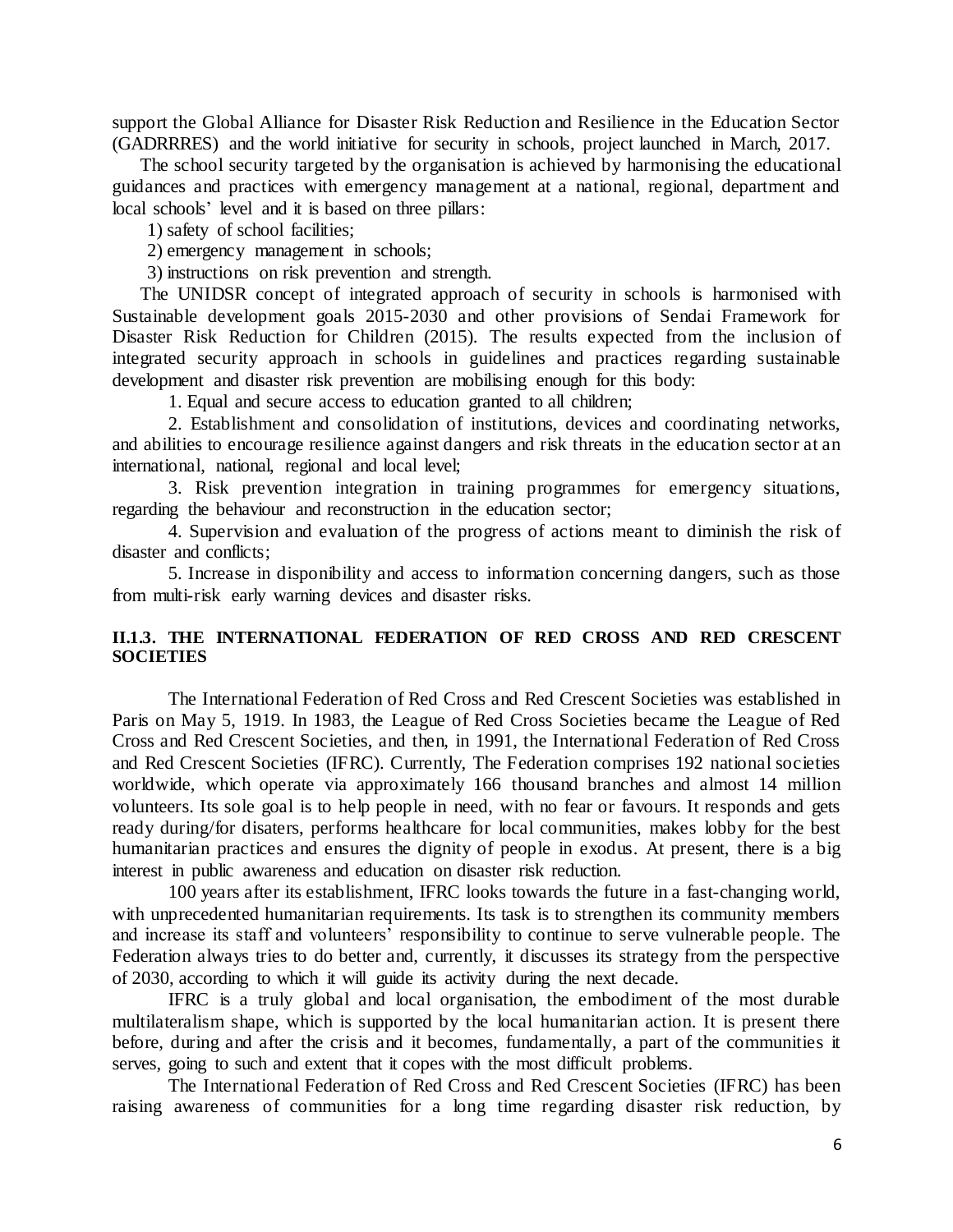contributing to the growth of their security and strength via campaigns, informal education, participative learning and formal interventions in schools. National societies, sections and programmes have developed a wide range of tools in order to support these activities. Research conducted between 2005 and 2008 showed that, out of 82 national societies, 50 conducted activities of raising awareness and education of the public on disaster risk reduction, among which 38% involved children and took place in schools. Furthermore, there was no means of getting a general picture of this range of activities, an overview of good practice and mechanisms of sharing various experiences.

Apart from direct interventions in the removal of disaster effects, IFRC aims at, as highlighted above, supporting national societies and planning and developing activities of raising awareness and educating the public, focused on children, regarding disaster risk reduction, providing several tools for national societies and governments.

One of the most important tools is the guide called "Raising awareness and educating the public for disaster risk reduction", the continuator and promoter of other two documents, respectively 2020 Strategy and the Framework for community security and strength at disaster risks, which contribute jointly to the application of the Hyogo framework of action, a world action framework for risk reduction activities concerning disasters for 2005 - 2015, by offering operational guildelines regarding the promotion of disaster risk reduction. It seeks to help national societies to plan the activities of raising awareness and educating the public, so that it may obtain increasingly more important and visible results. Currently, this quide applies the proposals of Sendal framework (2015), for the period 2015-2030.

#### **II.1.4. UNICEF**

Initially called the International Children's Emergency Fund, the UNICEF organisation was established by the UN in 1946, in order to provide humanitarian assistance to children who lived in a world destroyed by the Second World War. Many things have changed since its establishment, but UNICEF's main mission has remained the same. Although emergencies have become more and more complex and their impact is increasingly devastating, the UNICEF organisation is still committed to saving the lives of children affected by disasters and protecting their rights under all circumstances, irrespective of how difficult the task is. In the fields of health and nutrition, water and sanitation, protection, education and HIV/AIDS, UNICEF's main commitments for children in emergency situations are more than a declaration of UNICEF's mission, they are essential for the humanity.

One of UNICEF's fundamental values is that of taking action where necessary; and its priorities reflect this fundamental value. They include, especially:

a) equal access to education and universal primary education;

b) consolidation of women's position in society through girls' education and gender equality, promoted through the United Nations Girls' Education Initiative (UNGEI) programme;

c) education in emergency situations and education during the periods after the crisis;

d) early development of childhood and school preparation; UNICEF wants to make sure that all children begin school in time and receive basic inclusive and quality education;

e) improvement of primary and secondary education quality; UNICEF promotes the model "child-friendly school", an approach centered on children, which tries to solve all problems we face to get quality education.

UNICEF supports increasingly more initiatives which aim at predicting and preventing natural hazards and civil strife and higher education of people, case in which such events occur.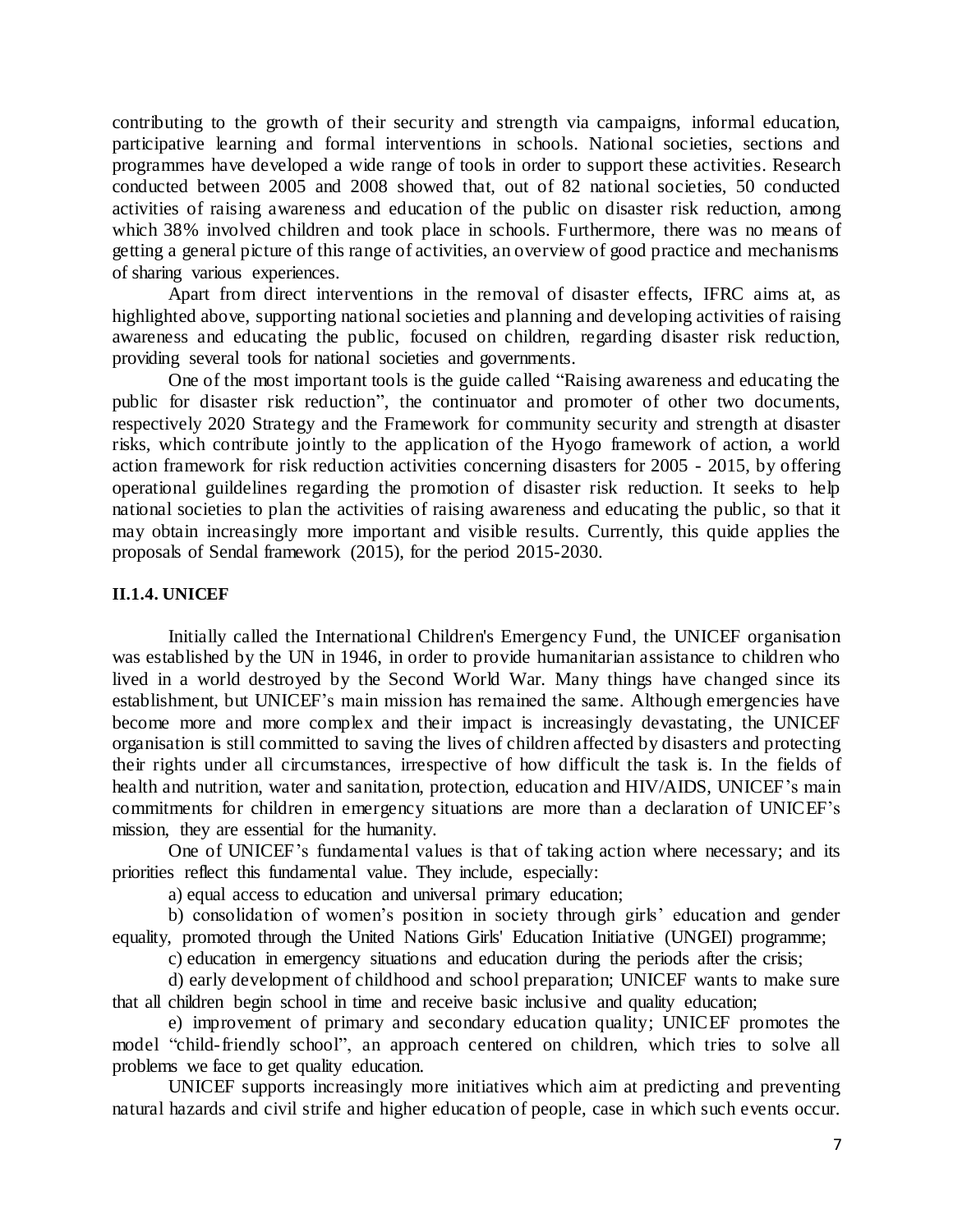This new concern was driven partly by destruction and human loss because of the earthquake and tsunami in December 2004, in the Indian Ocean, but also by the disaster which could have been caused by the avian influenza and the flu epidemic.

In many cases, global action combined with education at local level may help in improving suffering and saving lives. Thus, the international community cooperates intensely, during this period, in order to establish early warning systems for tsunami. At the same time, UNICEF supports the efforts which will help people reduce risks and cope with emergency situations if another tsunami occurs or when emergency situations happen. By means of daily school education based on competences, children will learn not only what a tsunami is, when and where it is most likely to happen, but also what they should do before, during and after its occurence.

In the case of avian and pandemic influenza, the UN agencies have designed an extensive preparation plan. UNICEF's responsibility, roughly speaking, is that of providing information about potential pandemic and about how to prevent it from spreading in schools. In this regard, many things have been learnt from the experience gained during the AIDS epidemic, in which dissemination of information, strengthening of protection factors and risk factors reduction have become the main tools.

#### **II.2. EMERGENCY MANAGEMENT IN SCHOOLS IN THE EUROPEAN COUNTRIES**

Emergency education shall cover the training of children to act in such a situation in the most responsible way possible, to provide a culture of risks and an understanding of dangers and challenges, so that they can adopt immediately an adapted bahaviour. Although it is an integral part of education for sustainable development, emergency education is still not disseminated on a large scale in schools, partly because of the lack of teachers' educational and training resources on this matter.

The efforts of the UN and other international organisations were directed towards the establishment of targets, as it appeared in the descriptions above, such as the fulfillment of the objective E of Sendai Framework, which implies that a large number of member states design their own national and local strategies for risk reduction in case of emergency before 2020.

Some countries have made significant progress in this respect, having a rich tradition in theoretic development, debate and dissemination of lived or simulated experiences at national or international level, which situates them among the first to design one's own strategic documents. Their scientific and technical data bases, organisation and access to these activities through the fastest and best-known media allow each entity to find the most adequate support in achieving their own prevention and emergency management plans.

#### **II.2.1. SWITZERLAND**

Known as a country which is truly concerned with its population health and faith, Switzerland is an example of natural disaster risk management in schools. Most of the organisations involved, which bear responsabilities at national, local or sectoral level regarding disaster risk prevention and management, are involved in conducting theoretical and practical works, documents/models to support each school with their specificity, in defining their own view of this field as well as possible. A proof in that respect is represented by the appearance of the guide which PH Bern Pedagogische Hohsscule and Bern Police provide, as of May 5, 2019,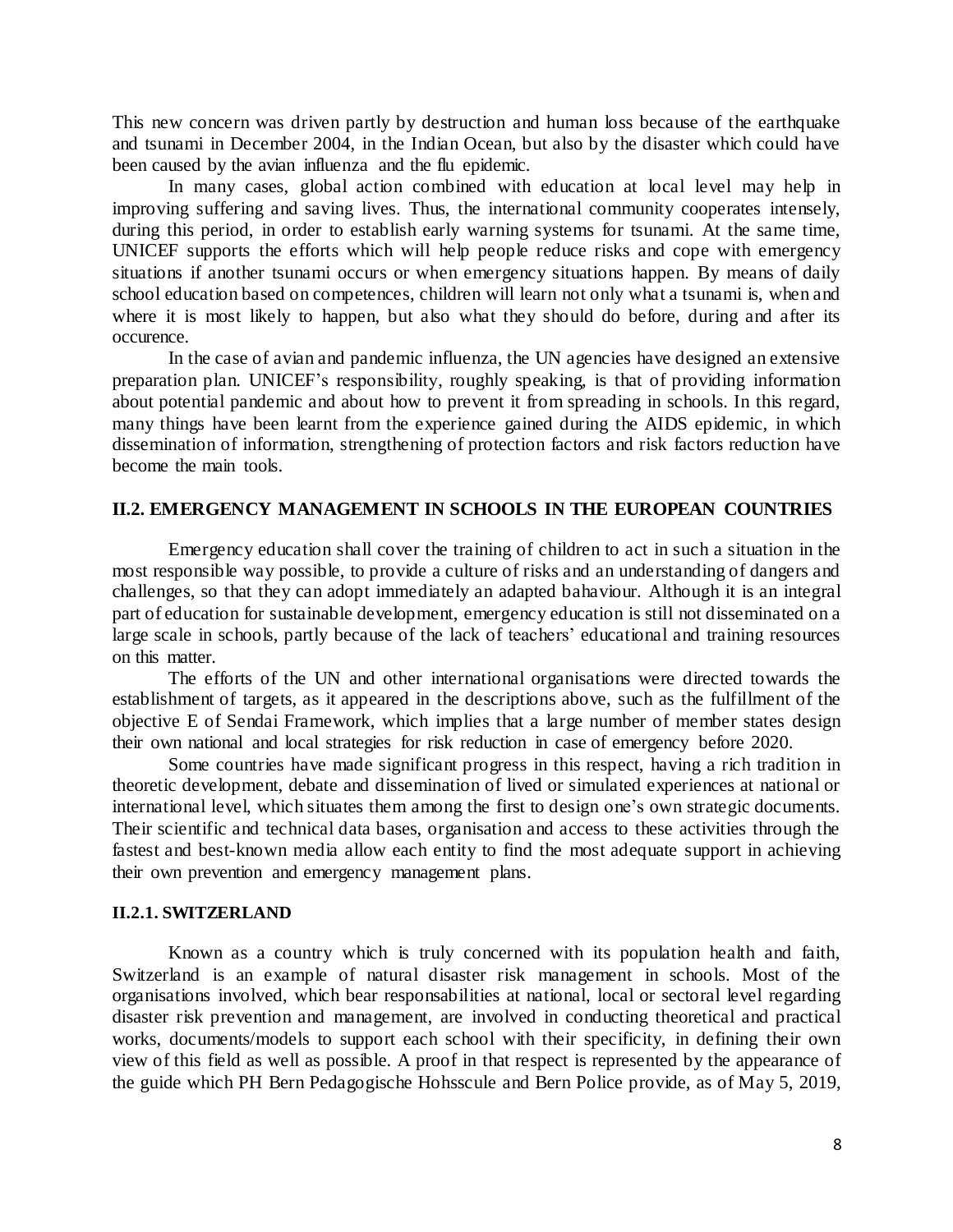for all schools in the region and country willing to design their own concept of emergency and emergency management.

The document, which represents an updated version enriched with new themes, is based on the "Emergency plan - organisation and planning of measures to handle emergency situations in schools", drawn up in 2016 by PHBern cantonal police in Bern and DIP and it is structured in three sections:

a) "Crisis prevention";

b) "Recommendations in crisis situations";

c) "Emergency and emergency management models".

The first section, "Crisis prevention", analyses the responsibilities of the parties involved, related aspects and help services. Moreover, it provides a general picture over the organisational structures, training and refresher courses in emergency management and information regarding communication in case of emergency.

A significant aspect, because of the clarifications it provides, is that of defining an emergency situation and a crisis. It is said that an emergency occurs when the physical integrity of a person or an animal is directly threatened by a sudden and unexpected event. This definition applies even when a property is threatened (for example, buildings). The coordination of such an event needs the intervention of emergency services, such as police, firefighters and ambulance. Medical incidents, accidents or wildfires are examples of emergencies. Depending on their extent and sequence, events can lead to crisis, but not necessarily. A crisis is a sudden, unexpected and extraordinary event, which affects deeply people and their environments and which cannot be managed through common means, namely within classical structures, and the end of the event remains open.

The second section, "Recommendations in crisis situations", provides help in crisis management in the form of checklists and recommendations for all natural hazards risk situations (fire, flood, earthquake, landslides etc.) and for other types. Because situations are generally very specific, the stages referred to do not fully apply to all cases. In exceptional cases, it is recommended to pursue one's own interest, by appealing to common sense. This document shall makes recommendation in the following fields: emergency measures, stabilisation measures, other measures, additional information. Monitoring after the event is addressed at the end of the section. Crisis management is under the responsibility of the Bern Cantonal Police, in all the situations taken into consideration in this guide. The moment they intervene, the police undertake to be in the general charge of operations, and school supports it, focuses on the challenges it faces at institutional level and is more concerned with the aspects after the crisis.

The third section puts forward emergency and emergency management models in schools and it is useful due to the multitude of information provided and its potential of supporting the drawing-up of a concept and own management plan in case of disaster. Documents such as the situation plan, the access plan, emergency exits plan, checklists for the gathering place must be at the disposal of intervention organisations as soon as possible.

The guide recommends us to keep the original and at least one copy in a central location, so that such documents should be easily available in case of emergency (for instance, in different buildings). For all buildings equipped with fire alarm systems, a file should be submitted to the intervention forces. For buildings where large quantities of dangerous chemicals (for example, chlorine gas and other chemicals for water treatment, in the case of pools) are stored and, depending on the quantities of the stored products, it may be necessary to also design emergency intervention plans for firefighters, such as concepts on how to respond in emergency situations.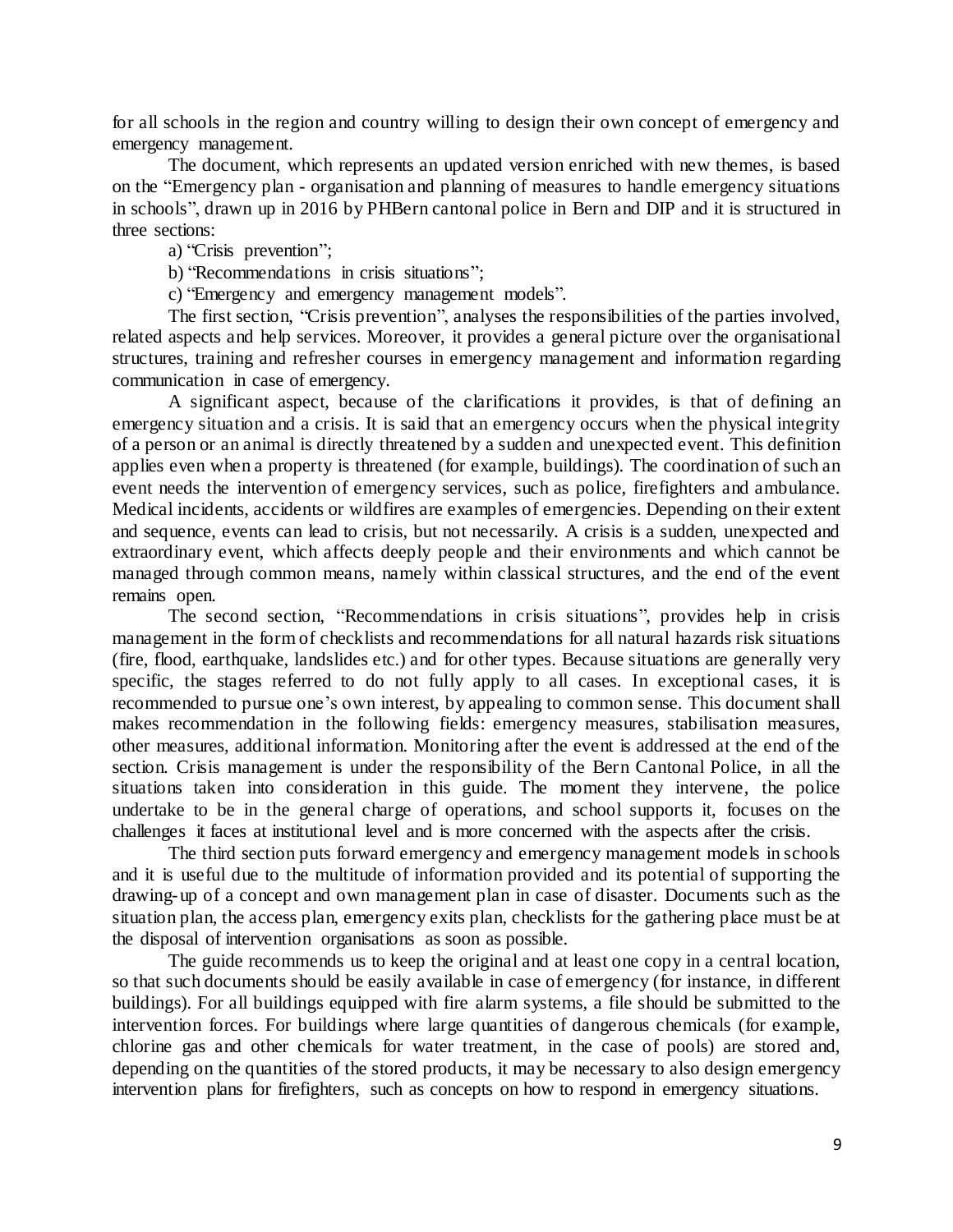#### **II.2.2. FRANCE**

Several information sources (printed media, electronic media, works in the field etc.) mentioned lately (2020) that two thirds of the 36,000 French municipalities are exposed to at least one natural hazard. One out of four Frenchmen and one out of three work places are now potentially exposed to flood, the main national hazard as regards the number of affected municipalities and the economic costs of the hazards. The seismic risk is the most feared in terms of the number of potential victims, especially in the Antilles.

On the territory of mainland France and distant territories, one can foresee eight natural hazards, namely flood, earthquakes, volcanic eruptions, ground movements, avalanche, fire, cyclons and storms. It causes harm to properties and people, and it also disturbs activities and everyday life. However, not all these hazards can be controlled and prevented at the same level.

Measures focused on natural hazard prevention started to be institutionalised in 1982, upon the appearance of the law on compensation of natural hazard victims (law no. 82-600 from July 13, 1982), which represented the plan of exposure to risk (PER) in order to incite, mainly, to the insurance for prevention. In 1995, the plans for predictable natural hazards prevention (PPRN) replaced the old ones, substituting any other plan or device approved by prefectures (for example, the risk perimeter defined by the article R111-3 in the urban planning code, flood plains plan PSS, sensitive areas to wildfire plans (PZSIF).

Implementation of this prevention politics reveals a commonly shared competence, which implies descentralised services of the state, local authorities, several ministries, but also the citizens, each of them intervening in their field. Among the actions of natural hazards prevention, their majority being harmful, the plans of natural hazards prevention (PPRN) aim at reducing the exposure to hazards and the goods and people's vulnerabilities.

The plan of natural hazards prevention (PPRN), designed under the authority of the prefect, by involving local authorities in a centered approach, contains three documents:

• a report which exhibits the studies undertaken, the results and justifications for the delimitation of areas and mandatory regulations listed in the rules;

• a zoning plan, which results from the impact between hazards (phenomena frequency and intensity), and problems which identify unbuildable land as buildable, subject to specific or buildable developments;

• a regulation which describes construction and/or urbanism limitations which must be observed in every area.

PPRN will determine, for instance, the height of the first floor of a dwelling in a flood plain, compared to the level of the highest known water, or will make mandatory the establishment of upstream facades, in case of rockfall or avalanche. Once approved by the prefect, it is annexed, after public inquiry and its approval, to the local urban plan (PLU), as a service of public utility. Its provisions take precedence over any other consideration.

PPRN defines the areas of exposure to predictable natural hazards, directly or indirectly, and it characterises the possible intensity of these phenomena. Within these so-called "danger zones", this plan regulates the use of lands, the construction method, the use and management of danger zones in a global approach. The regulations apply to both future and existing constructions, in order to controle and reduce their vulnerability.

Even in the absence of this (natural, technological or mining) plan, the local urban plan (PLU) can define danger zones and specific rules which must be observed. The urban code, in its article L110, locates natural and technological hazards prevention among its principles, and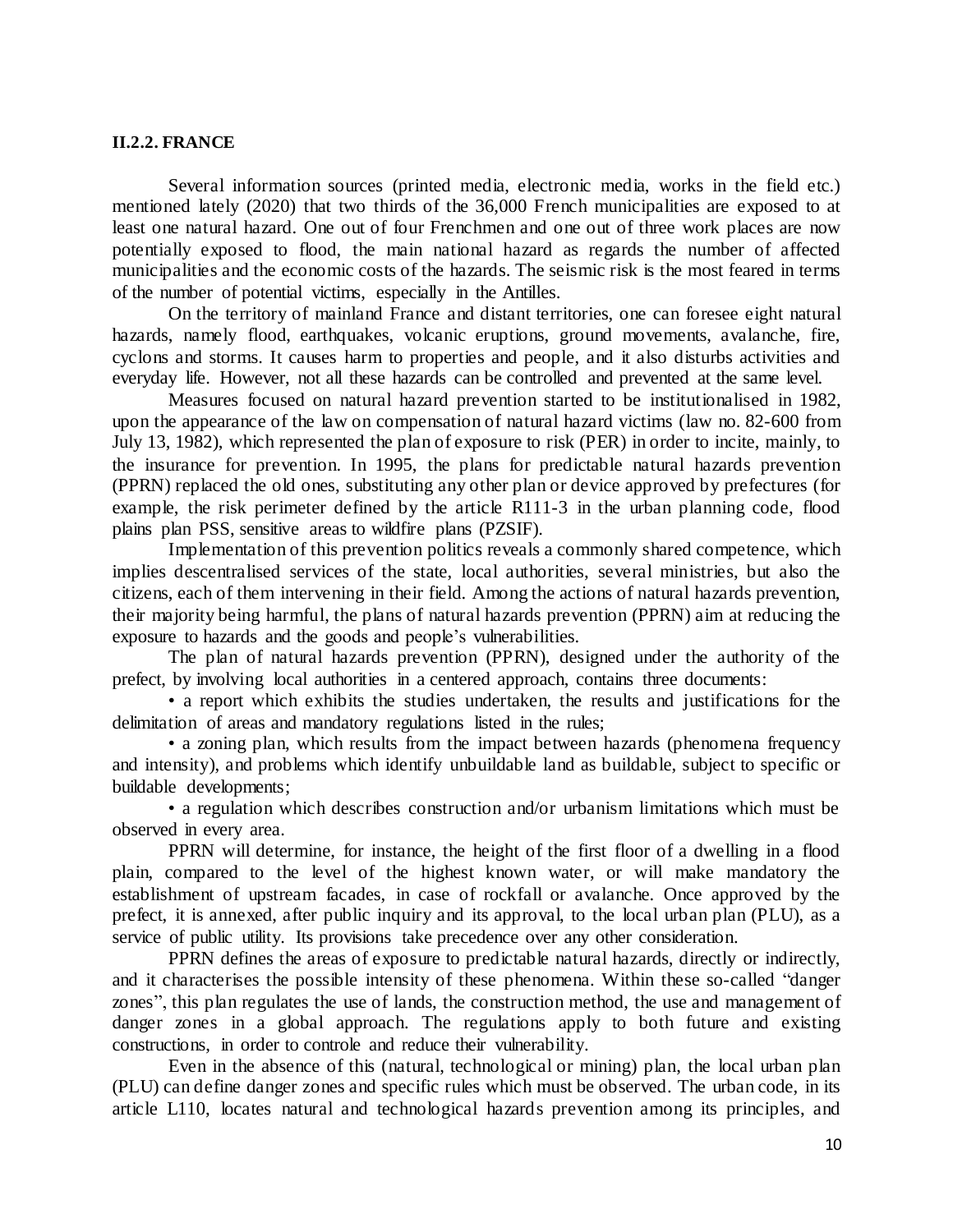article L122-1 stipulates that territorial coherence schema (SCOT) should take into account hazards prevention in their drafting.

In France, there is a National platform for natural hazards (ANRN), which reunites all actors involved in natural hazards prevention (local authorities, state services, specialists in risk management, scientists, civil society representatives etc.), where they discuss and debate the situation and perspectives of hazard reduction. It must allow for a better approach of actions regarding natural hazards by all interested parties and a higher efficiency in collective approaches of hazard reduction. Moreover, this platform will make possible a better structure and expansion of discussions on natural hazards prevention, enforced within the UN strategy for natural hazards prevention, and envolvement of the parties interested in defining political guidelines for prevention.

Meetings organised in the form of conferences are also an opportunity to contribute to the development of a common risk culture, by sharing the knowledge of various actors involved in the fields targeted by natural hazards prevention and management. State services, elected officials, organisations and NGOs, insurance organisations, researchers, design offices, all are summoned to mobilise for these meetings and exchanges, expecially communities and elected officials, actors interested in the implementation of prevention politics on the scale of their territories.

Special attention is paid to preventive information of citizens in France, through various and easily accessible means, about the risks they can be exposed to, and, from this point of view, several documents are available for consultation in town halls, such as the Department file on major hazards, the Municipal file on major hazard information, files and/or maps of the Natural, technological or mining hazards prevention plan. In towns exposed to hazards, their display is mandatory in public institutions and in those which receive the public. In addition, there is the GeoRisque site, which provides any person interested with complete files on hazards, major hazards status in each town in France. Moreover, in towns with risks of flood, they put up marks in this regard, and, upon the sale of building, they always present the natural hazard risks in that area.

As regards education on risks, it starts during childhood. The Ministry of Environment edited several guides in this sense, and a network of specific informants intervenes alongside teachers from the primary school until highschool graduation.

The guidance council for major hazards prevention (COPRNM) is a body established by the French government, which has the mission to issue informed opinions on public actions and politics which contribute to the reduction of people and object vulnerability in case of natural hazards. According to the law of the country, the state receives and must observe COPRNM's opinion in the legislation regarding hazards.

The Natural hazards national observer (ONRN) was established in 2012, as a response to the catastrophic consequences of the storm Xynthia, with the aim of strengthening the link between insurance actors and prevention for a better management of this type of risks. Its objectives target the improvement and capitalisation of their events and challenges, participation to the piloting and governance of risk prevention, conduct of economic analyses of prevention, improvement of the risk culture and promotion of its branches at local level.

Another interesting document was launched in 2017, by the Ministry of National Education, to the attention of the school board. Entitled "School security. Principals' guide", the paper is intended to be a valuable support in the initiative each school takes in order to design their own concept of disaster risk management.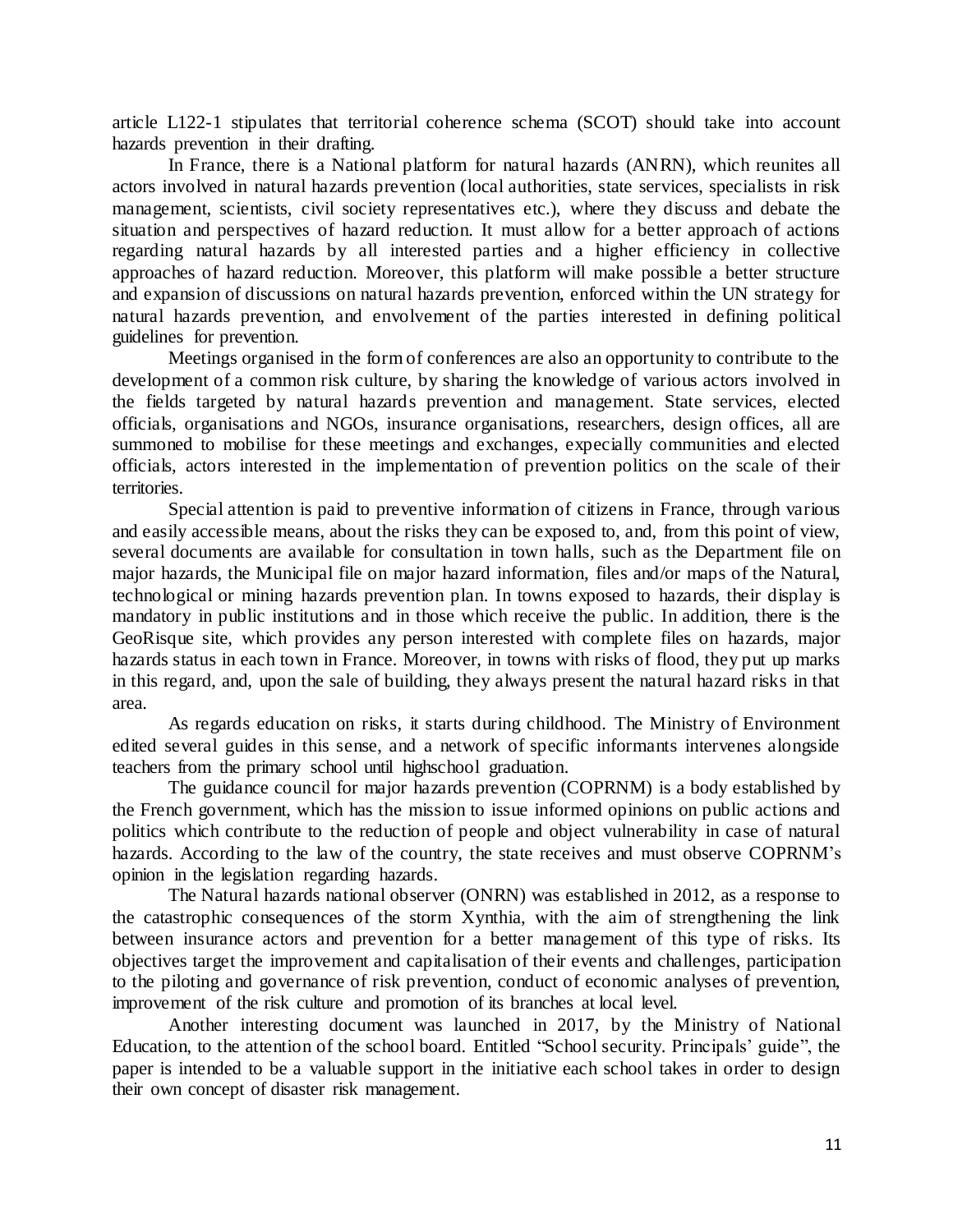## **II.3. DISASTER RISK MANAGEMENT IN ROMANIA. INSTITUTIONS AND ORGANISATIONS INVOLVED**

The World Bank has recently concluded the systematic country diagnosis, which highlights Romania's vulnerability to natural hazards. Throughout the years, flood, drought and earthquakes have resulted in thousands of victims and a prejudice of billions of euros to the physical infrastructure. They have affected the economic production capacity and, disproportionately, the poor people. From 1990 up to now, 77 events of serious disasters have been reported in the country, which meant direct prejudice of over 3,5 billion \$ or 3,5% of the average GDP from the same period, a rather oppressive burden on economy with serious consequences for the poor population.

The predictions are also not encouraging, and there are hints that the climate in Romania will change considerably in the following 50-100 years. The projections of the general impact of the hazards related to the climate show that only the prejudice predicted to affect the intrastructure annually would double by 2020 and they could be of at least six times higher by 2080.

Other natural hazards, not caused by climate changes, have also a significant impact. During the last 100 years, 13 earthquakes have claimed 2,630 victims and affected over 400,000 persons. With more than 75% of the population (among which 65% in urban areas) vulnerable to earthquakes and with 45% of the entire national response force, in areas with high danger of earthquake, the calculations show that a future earthquake may have catastrophic consequences on the population and the entire national economy.

Many countries have implemented, besides strategies and policies for hazard effects prevention and policies based on resiliency growth during the period immediately following the appearance of such an event. They included measures which would facilitate the access to financial resources or promote insurance mechanisms which would accelerate significantly the reconstruction after hazards.

Another study of the World Bank and of the Global Facility for Disaster Risk Reduction and Recovery-GFDRRR estimates that the implementation of new prevention measures in Romania could reduce the material damage with up to 13% and the loss related to people's welfare with up to 16%. It is also estimated that the implementation of such policies for strengthening resilience in Romania would lead to the reduction of material damage with up to 2,8% and of the loss related to people's welfare with up to 14%.

But resilience strengthening facing climate changes and natural hazards represents a long-term trip, which requires correct policies, effective coordination of the government and between sectors at different levels and mobilization of significant financial resources. Regardless of whether we are talking about building rehabilitation to withstand earthquakes, climate changes or flood risk mitigation, the degree of training in Romania on how to respond to the consequences of natural hazards is still limited because of the weakness of the institution, which finally results in the lack of investments. Although the authorities in Romania admit that the emprovement of the policies and of the manner in which institutions function could play an important role in the economic cost reduction of the climate risks and natural hazards, the reform agenda is not finished yet.

Vulnerability to hazard occurence requires Romania to have a systematic and coherent approach of the assembly of management activities in case of emergency situations at all stages,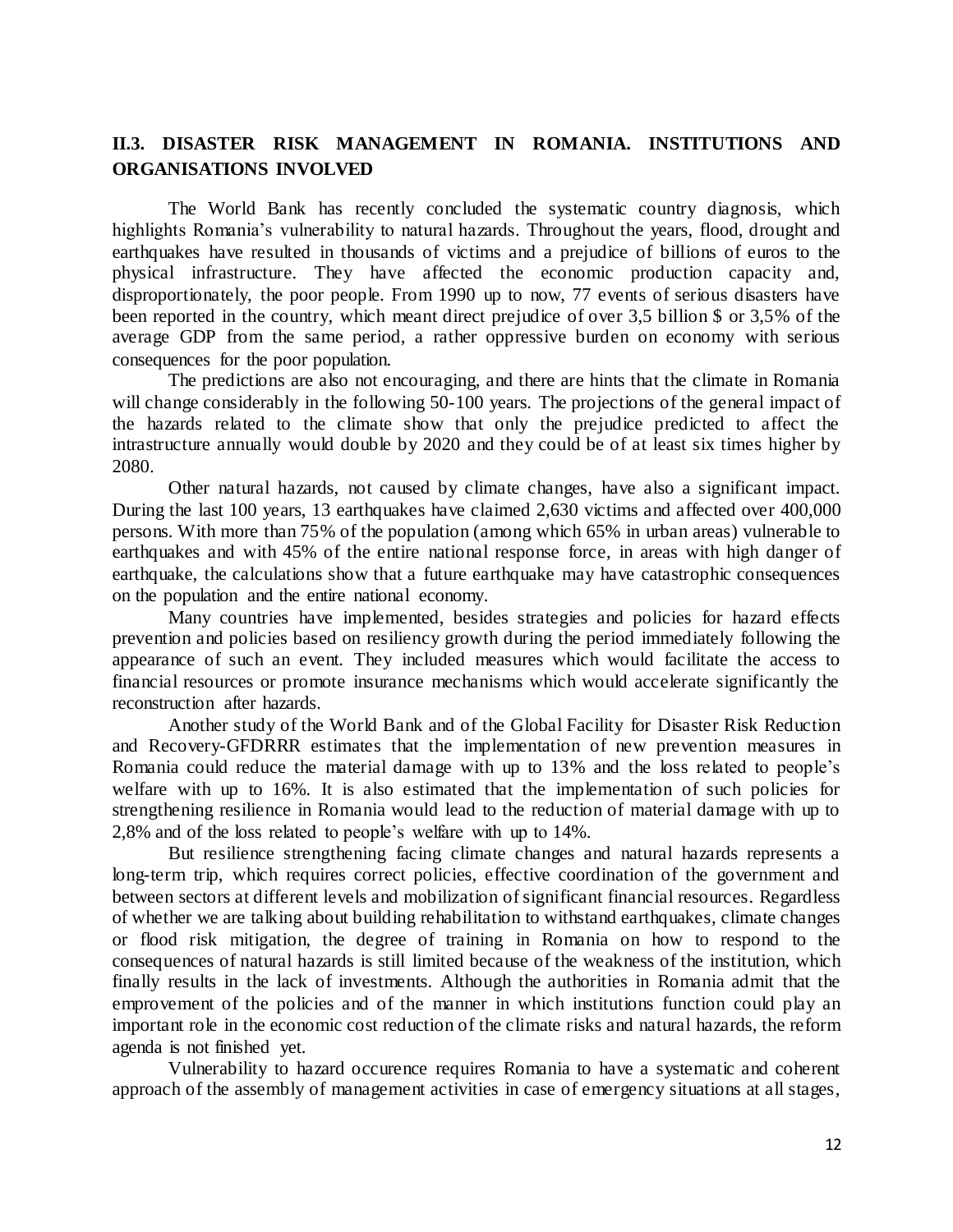in an appropriate legislative framework well supported from an investment and financial point of view. The national system of emergency situations management is characterized by a shared responsibility among several actors involved, being an interinstitutional system of coordination, organised on levels and areas of competence and which have as a principle of action the aid aplication from the bottom up, from the level which is exceeded by the emergency situation which affects a certain community.

The system is organised and it operates for emergency situations prevention and management, to ensure and coordinate human, material and financial resources and those of other nature required in order to restore normality. Under the current legislation\*, this national system consists of the following basic units:

a) emergency committees as collegial, interinstitutional and decision-making bodies, with complex responsibilities in emergency management; these emergency committees are established at the national level of central public authorities (ministries), at county and local level. The national committee is established under the direct guidance of the minister of administration and internal affairs and the guidance of the prime minister, at county level by the county prefect and local level by mayors, consisting of decision-making people, experts and specialists from their own bodies or the central and local public authorities;

b) the General Inspectorate for Emergency Situations (IGSU) is the most important unit of the national system, representing the specialised structure under the guidance of the Ministry of Administration and Internal Affairs. It ensures the unitary and permanent coordination of the activities of emergency management and prevention, playing an important role which integrates all activities carried out in this field. In order to play the role for which it was established as effectively as possible, IGSU benefits from both a preventive structure and an operational one;

c) emergency community services; these services are decentralised structures, which operate at county level as county and Bucharest city inspectorates, and they ensure, in their areas of competence, activities of coordination, guidance and control of emergency management and prevention;

d) emergency operative centers; operative centers represent places where decisionmaking and managements units allow the execution of functions such as management, control, emergency actions coordination, monitoring, assessment, notification, warning, pre-alerting, alerting and operative technical coordination at local, county and national level of emergency management. Operative centers are interconnected at national level via an information system which allows the management of real-time emergency information, creating a single operational image of the emergencies that happened and their consequences, a better management of the available resources;

e) commander of the action represents a new element in our country, the person authorised by the national, ministerial or county committee to ensure the unitary management and coordination of all forces set to intervene to the place the exceptional event occured, depending on the nature and severity of the disaster and on the size of categories of forces concentrated for the intervention.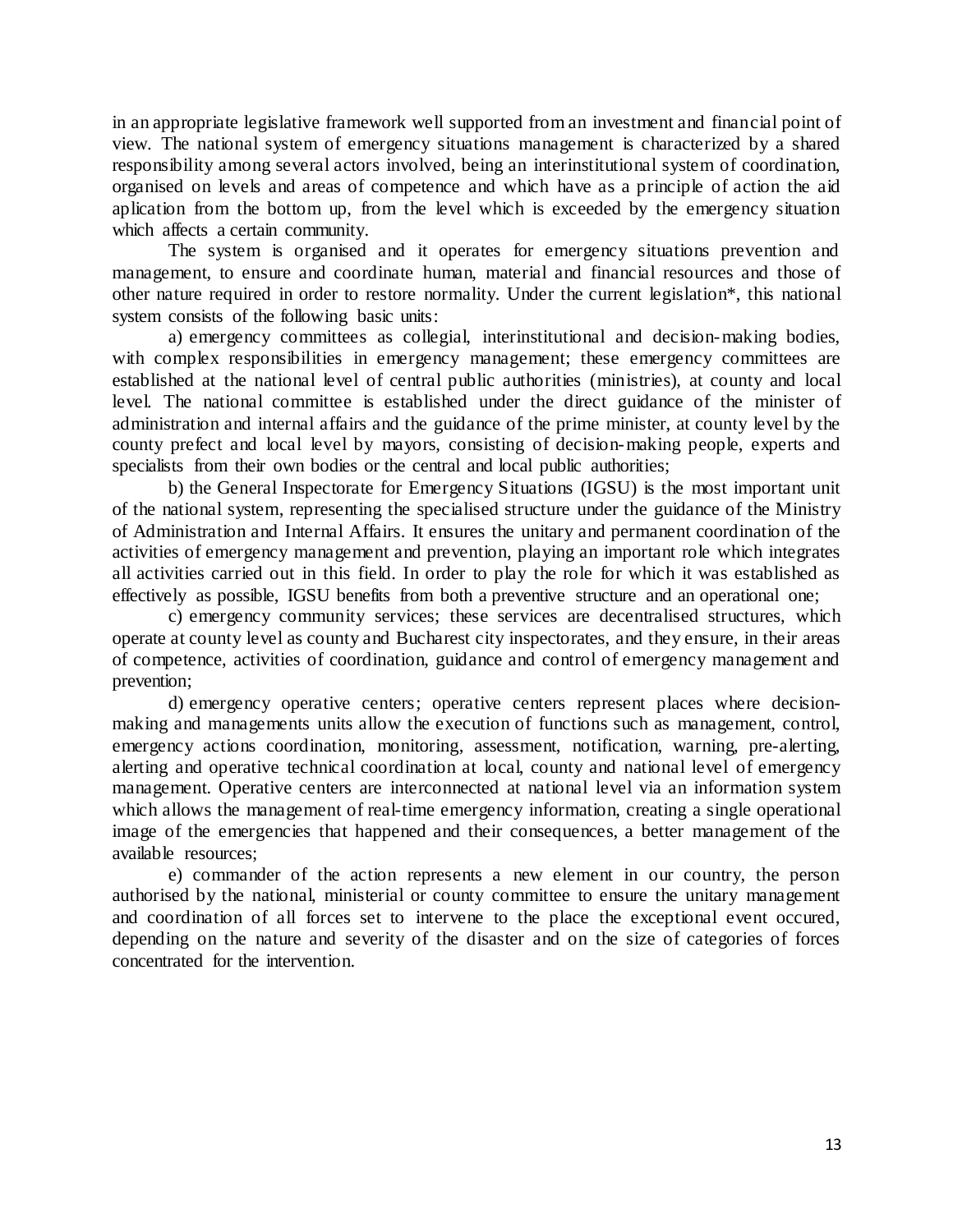## **III. STUDY ON NATURAL HAZARDS MANAGEMENT AND PREVENTION IN HIGHSCHOOLS IN DOLJ COUNTY**

#### **III.1. STUDY PRELIMINARIES**

Planning of emergency situations in case of natural hazards can be regared as a socia l phenomenon, in which people change their behaviour in order to prepare and properly respond to a threat they perceive in their environment. Taking into account the ever-growing dynamics of natural hazards and their intensity, it has become more and more important for the present and future generations to carry out activities of emergency planning.

Efforts to train the population for hazard prevention and management have now an international dimension, being supported by the UN and its institutions, by the European Union, the International Federation of Red Cross and Red Crescent Societies, and other important international organisations. They have become the main promoters and supporters of the adoption of national strategies for risks prevention, of the promotion of a new comprehensive concept of hazards prevention at the level of each economic and social entity and of the inclusion of a new optic and a new appropriate training programme in school curricula.

Within the European Union's efforts to create a new culture of disaster management and prevention, there is also this research, carried out as part of the 2014-2010 [INTERREG V-A](https://www.keep.eu/search?programme=236)  [Romania -](https://www.keep.eu/search?programme=236) Bulgaria programme and the "Safety for our children" project, which aims at analysing and evaluating the current situation regarding natural hazards management in highschools in Dolj County, Romania, and at highlighting certain measures which must be taken for an eventual improvement in this regard.

In order to receive the necessary information in this sense, the provisions of the project's specification were respected, by firstly resorting to the study of existing literature, articles and regulations, national and international legislation in the field, bodies involved in hazards prevention management in schools.

For an effective conduct of the study, the field activity debuted by ackowledging the main interveners of the studied phenomenon, namely ISU, IȘJ (County School Inspectorate), Craiova town hall and the 11 highschools (Annex 1) selected as research units. The exploratory discussions held with principals and those responsible for hazard management and prevention were necessary in order to design the two surveys used, ChCD1 (for teachers) and ChE2 (for students), respectively.

5 surveys of each type were submitted to the highschools, and they were handed to respondents directly, without intermediaries, in order to avoid subjective answers, which can be generated by the presence of school officials and teachers. In total, all the submitted surveys were filled, namely 110 (55 from teachers, 55 from students), the rejection rate being 0. The received data were introduces in a data basis easily transferrable to various data-processing programmes. In order to analyse them easier, we used the Forms programme.

The statistical analysis conducted by means of the most suitable graphs was divided in two. The first part presents the situation recorded in each of the questions in the survey and it makes minimal interpretations, while the second part corroborates the answers to questions which address the same issue and, on the whole, adding the final conclusions. It is mentioned in the paragraphs which aim at satisfying the requirements of the specification.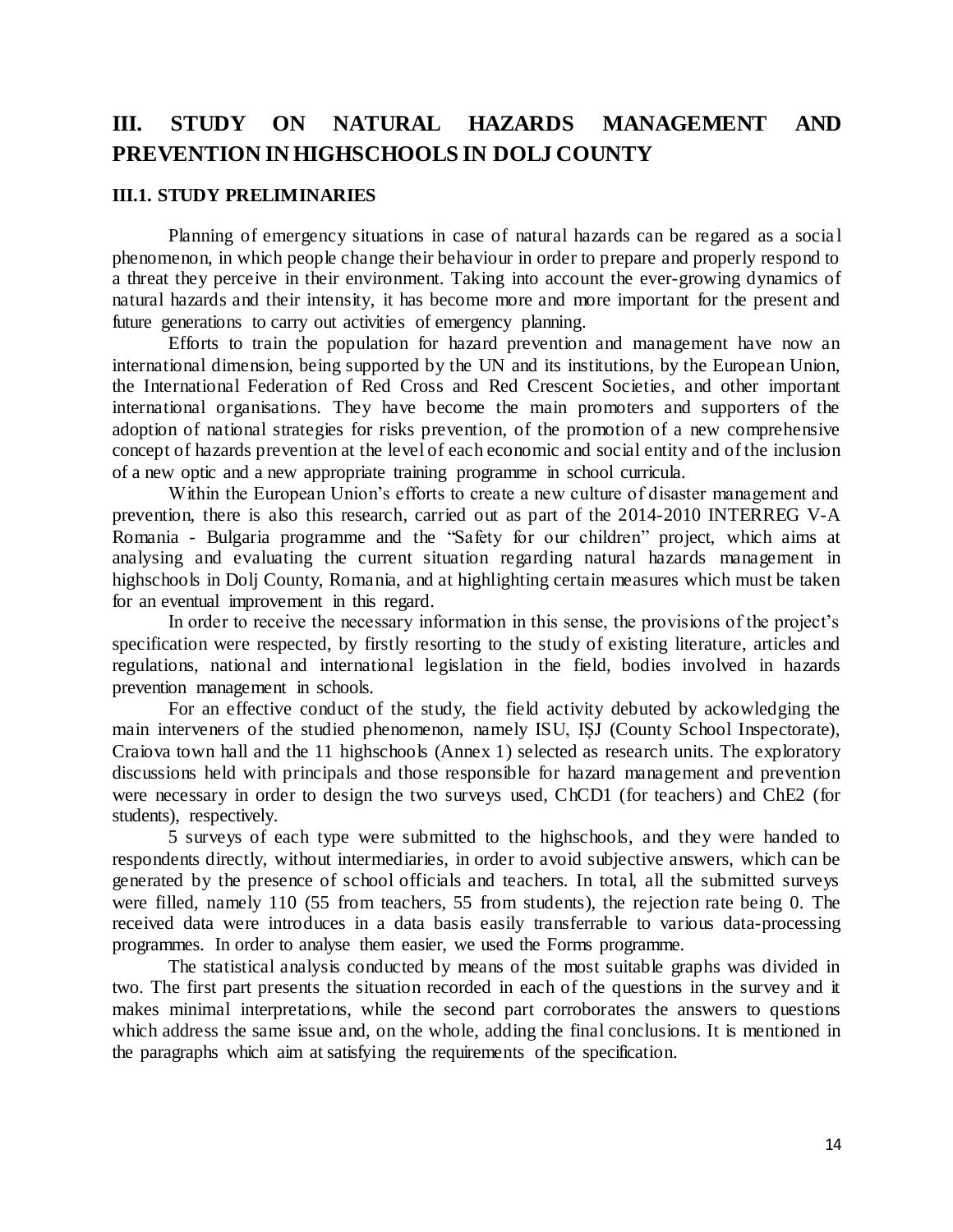#### **III.2. ANALYSIS OF INFORMATION PROVIDED BY TEACHERS**

The relation between the highschools in the sample and the main institutional partners involved in emergency management can be regarded as being rather close, as we can observe in graphs a, b, c, d and e in figure 1. Thus, as regards the main partner, ISU Dolj, 67,3% of respondents mention that there were 2 annual meetings, 23,6% mentioned one annual meeting, and 9,1% mentioned even four such meetings. It is worth noticing that all respondents (100%) had meetings with this important intitution. A somehow similar situation is specific also in the relation with IȘJ Dolj (43,7% of respondents participated to only one annual meeting, 32,7% to two, and 9,1% to four) and with the town hall (41,8% only one meeting, 29,1%, two, and 12,7% three such meetings annually). Besides the fact that the distribution of answers is still different, altogether 85,5% of respondents declared that they had meetings with IȘJ Dolj and 83,6% with the town hall.

We must notice that meetings with ISC (the State Inspectorate in Constructions) Dolj were also important (56,4%), which reveals that this institution pays visits to assess the old buildings' risks or to verify the compliancy of relatively new constructions and facilities. Furthermore, highschools cooperate with other organisations involved in the reduction of natural hazards risks, especially NGOs (56,4% declared one or two annual meetings). An important part of the survey content ChCD1 was reserved to the training of people involved in emergency management in the 11 highschools included in the research. A first question in this respect aimed at identifying the institutions involved in training those responsible of emergency situations and principals. The most mentioned institution was ISU Dolj (69,1%), followed by the option "Others" (20,0%), which includes NGOs, and IȘJ Dolj, with 10,9% (figure no. 1).



Figure no.1. Institutions involved in training school officials and those responsible of emergency situations in highschools

As regards the frequency of this training, opinions are rather divided (figure no. 2), most respondents claimed that the event takes place once a year (38,2%), whenever necessary (23,6%), or every semester (20,0%). To this question there were also other answers, mentioning that such a training takes place either three times/year (9,1%), or once every 2-3 years (9,1%).



Figure no.2. Frequency of the training of teachers responsible of emergency management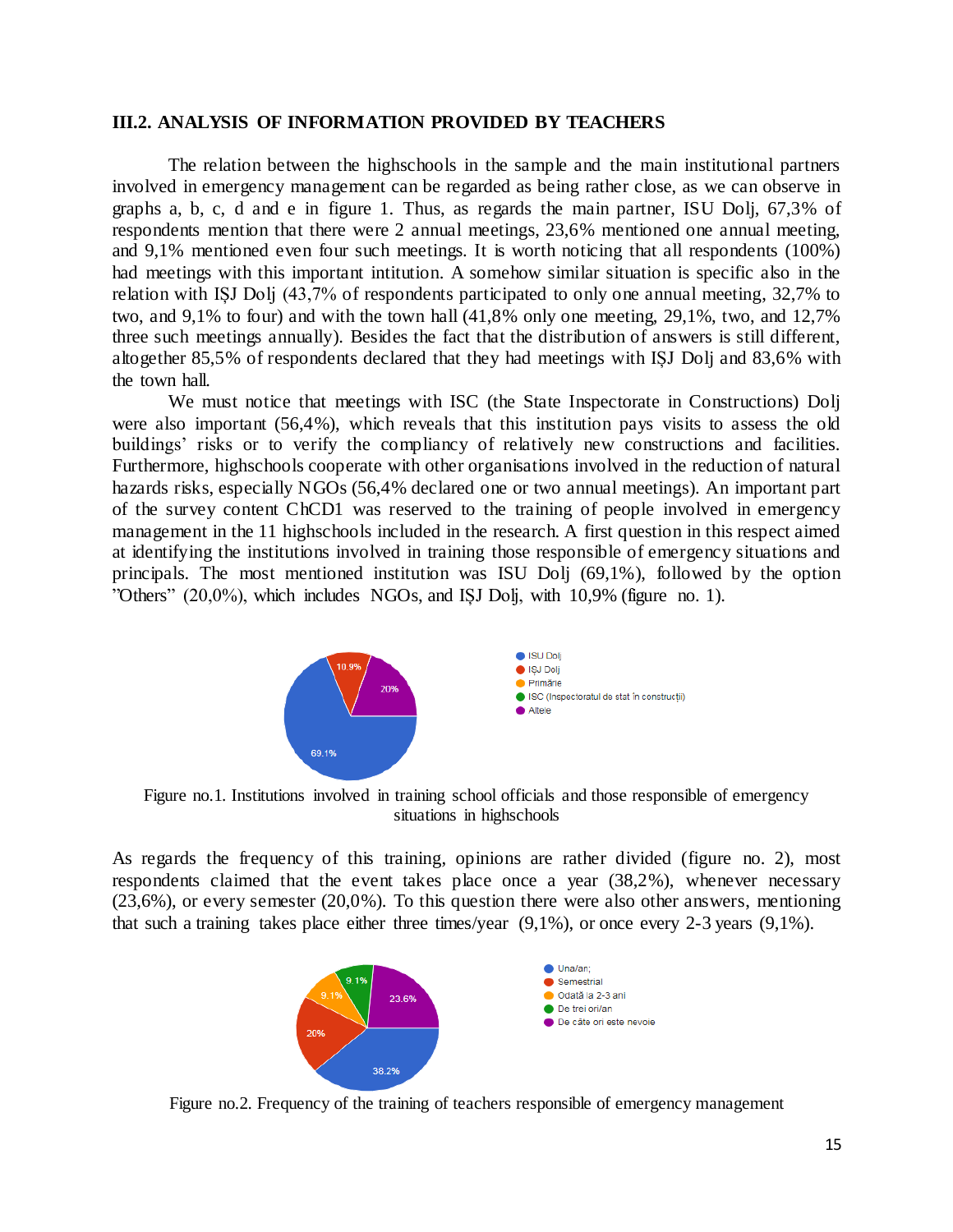A more heterogeneous situation arises to the question regarding the training of teachers involved in emergency management, respectively regarding the provider and its frequency (figure no. 3). Most answers record the option "ISU Dolj and IȘJ Dolj - 2 times/year" (30,9%), followed by the options "The principal and the person responsible of emergency situations - 2 times/year" and "The principal and the person responsible of emergency situations - annually" (both with 29,1%), "ISU Dolj and IȘJ Dolj - once/year" (9,1%) and "ISU Dolj and IȘJ Dolj whenever necessary" (1,8%). The structure of the answers provided reveals at least the existence of problems in communication, but also in informing and apprehension of basic elements of emergency management in highschools in Dolj County.



Figure no.3. Training of teachers involved in emergency management

Highschool students' training in the prevention of natural hazards effects also plays an important role in the survey. A first question aims at knowing the initiator of this training, and the answers provided are rather heterogeneous, which means that many teachers do not know the real situation actually recommended by the national and international organisations involved in this phenomenon. The correct answer ("according to the curricula") meets only 60,0% of respondents, which choose at a rate of 40% the wrong answers provided by the multiple choise question (figure no.4).



Figure no.4. Students' theoretical training for hazard effects prevention

The answers provided by teachers to the previous question also influenced those mentioned at the schedule of students' theoretical training for the prevention of natural hazards effects. Thus, 69,1% of respondents consider that this training takes place monthly, during counselling classes, 21,8% whenever necessary, 7,3% twice/year, and 1,8% three times a year (figure no.5).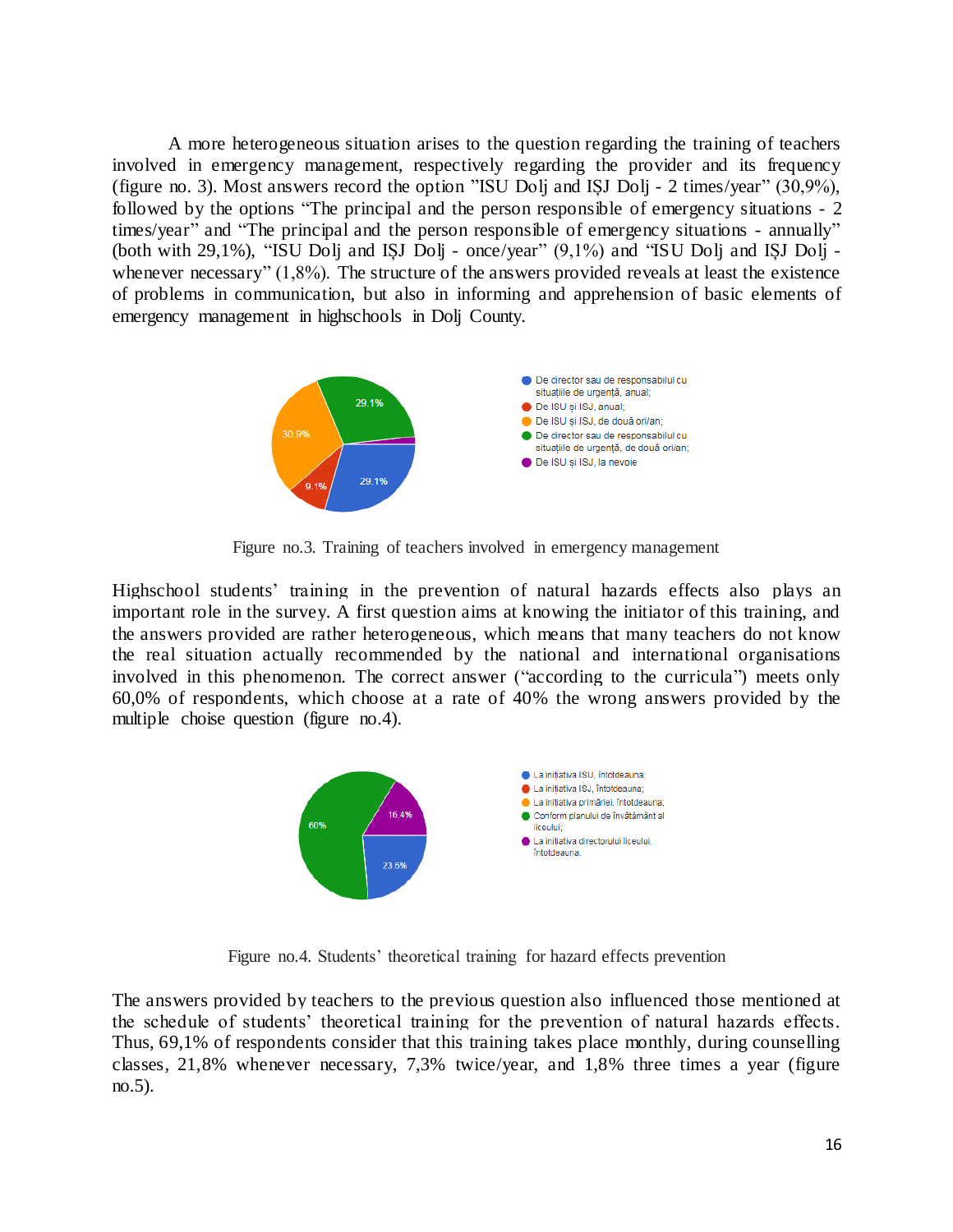

Figure no.5. Schedule of students' theoretical training

Practical training is performed through exercises (simulations) which include all teachers, administrative staff and highschool students. Since their planning stage, these exercises must contain all stages which occur in reality in case of such an event, namely sheltering, evacuation and gathering in a prior well-established place. Data received from teachers via these surveys mention this assembly of sequences only in 60,0% of cases, while 30,9% name evacuation and gathering, 5,5% only gathering, and the rest of 3,6%, only evacuation (figure no.6).



Figure no.6. Content of simulations for prevention of hazards negative effects

Another question regarding these simulations aim at knowing their annual frequencies, and, from this point of view, the answers provided are not clear. From prior discussions with representatives of ISU Dolj and the officials of five highschools in Craiova city, it was noted the information according to which, during a year, one or two such simulations are scheduled, while the teachers' answers in the survey are very different (figure no.7):

- 52,7% of the respondents believe that they take place whenever it is necessary;
- 38,2% mention 2 exercises/year;
- 9,1% believe that there are 3 exercises/year.



Figure no.7. Annual frequency of simulations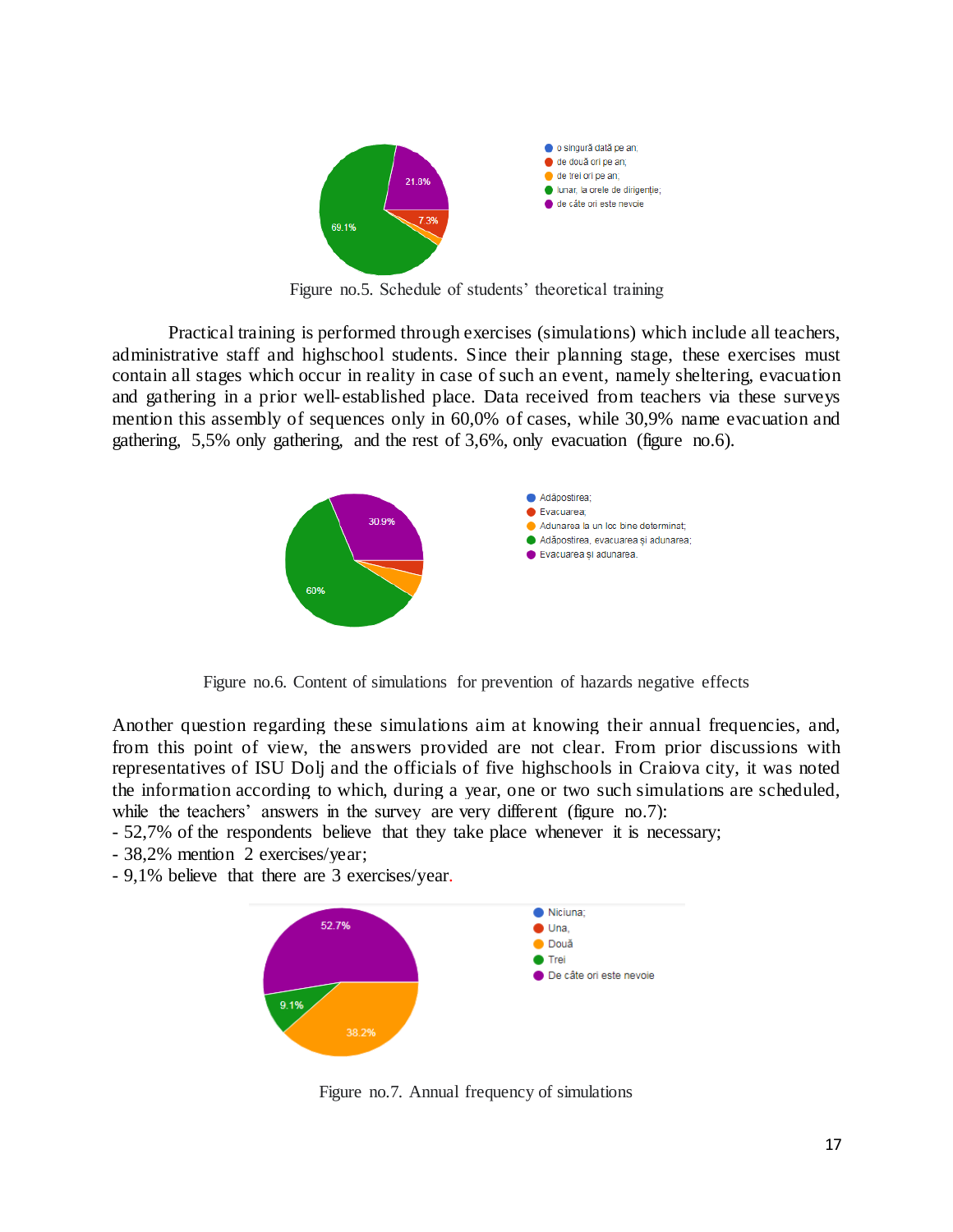In order to highlight the level of attention paid to emergency situations simulations, a question was introduced about institutions or groups which can supervise these exercises, or if supervision is necessary. Most respondents (72,7%) consider that highschool officials are enough in this respect, 25,5% mention ISU Dolj as supervisor, while 1,8% name IȘJ Dolj in this position (figure no.8).



Figure no.8. Supervision of emergency situations simulations

Designing tools/documents necessary to emergency management in highschools is a difficult task, which requires knowledge of the national legislation and recommendations issued by various organisations involved in the prevention of hazard-caused effects. The difficulty of designing own tools is determined, among others, by the fact that the potential models provided by these organisations display a universal character and they are hard to identify. As Romanian specialised literature and the existing recommendations are not always enough to create a modern concept of emergency management in schools, the appeal to experience in the field of countries like Germany, France, Switzerland, Canada etc. may be beneficial.

To the question regarding information sources used in designing own tools related to emergency management in schools (figure no.9), the most mentioned were the ISU documents (35,6%), followed by information provided by ISU during training meetings (30,3%), documents existing in schools (14,8%), information taken from ministries' sites, other institutions involved (12,6%) and other sources, including international ones (6,7%).



Figure no.9. Source of information used in designing emergency management in highschools

Following the question regarding information sources, we introduced, naturally, the question related to the responsibility of designing and drafting the documents used in emergency management. In most cases, the authors are identified as the principal and the person responsible of emergency situations in the school (80,0%), followed at a great distance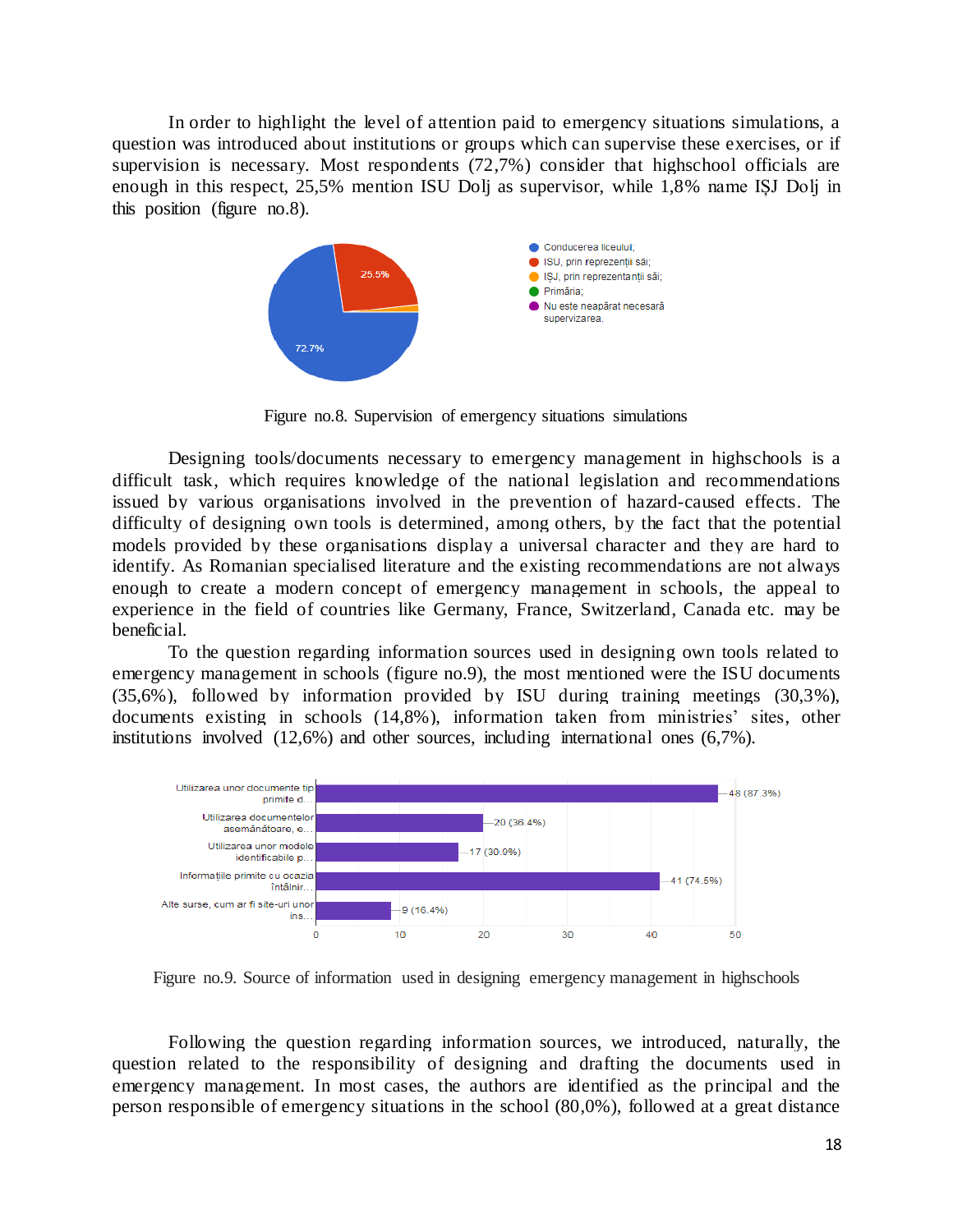by the representatives of ISU Dolj (16,4%) and the principal, with 3,6%. We must notice the fact that this is another instance where there are problems in communication and schortcomings in teachers' training, as many of them believe that ISU must design this assembly of tools (figure no.10).



Figure no.10. Responsability of designing and drafting tools for emergency management in the highschool

In order to test the knowledge and results or teachers' continuous training in the field of emergency management in highschools in Dolj County, the survey also contained a question which required the nomination of the main five tools used in this respect. The answers provided were heterogeneous as regards the nominated tools, but, especially, their naming, which reflect teachers' problems in training and retaining them, but also the diversity under which they can be found in the emergency management practice in highschools in Dolj. On the other hand, in all countries that have made progress in emergency management and prevention, one can see uniformity as regards the number and the naming of the tools used in this respect. Such a measure proves to be effective in training teachers and students (performed by the school or by ISU, for example), in that it reduces the possible confusions which can appear, and it facilitates the intervention of external partners in case of undesired events.

The statistics provided by respondents are enlightening regarding the diversity of namings for the used tools, only one, evacuation plan (11,4%) reached a double-digit percentage rate. The rest of the tools reach low levels: open fire use regulation (6,5%), training chart and themes (5,4%), fire intervention plan (4,7%), organisation of PSI (fire extinction and prevention) activities and instructions for protection against fire with 2,5%.

Relations with the main partners regarding the management of natural hazards effects were captured by a question to which a Liskert scale was attached (with options from "nonexistent" (1) to "very good"  $(5)$ ), and the results were generally those expected by all main factors involved. The highest score was obtained ISU Dolj (4,78), followed closely by IȘJ Dolj (4,60) and the town hall (4,50), and at a great distance by ISC Dolj (3,29) and other institutions (police, NGOs etc), with rates of 2,49.

Emergency situations simulations in highschools involve all their staff and they represent the best opportunity to check their theoretical and practical training level in case of emergency. It is unlikely that such an exercise should be carried out without problems, which have their positive side, in that, once analysed, they can be removed immediately, by repeating specific sequences. In order to identify the main problems highschool officials and teachers face during emergency situations simulations, we collected and analysed the answers to question 14, and they are grouped as follows:

- easily confused alarm signals (4,0%);

- lack of interest from students (4,3%);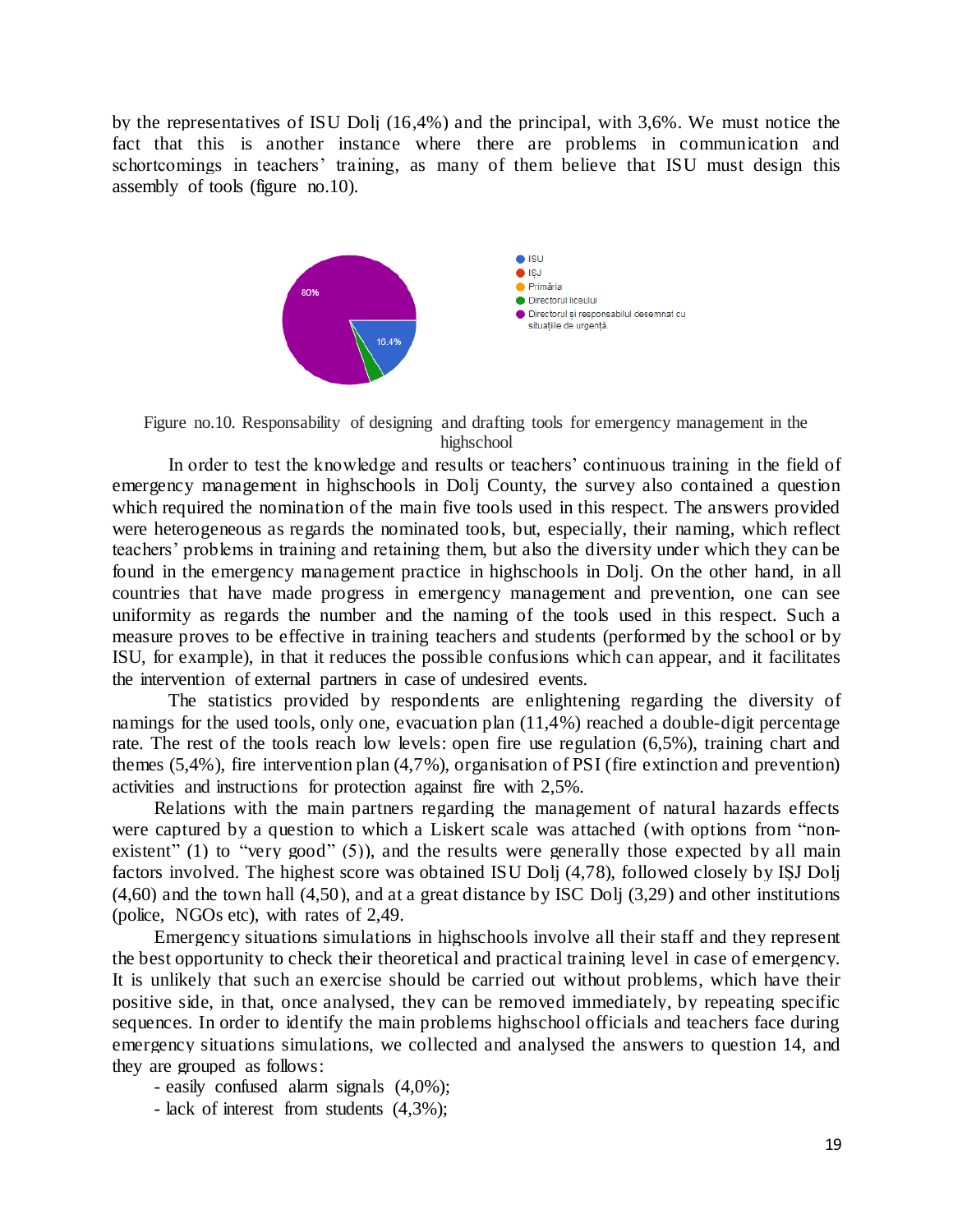- there were not problems (2,5%);
- not respecting the evacuation programmed time (2,2%);
- lack of enough spaces for evacuation (2,2%).

The problems which arose during emergency situations simulations in highschools must be acknowledged and solved in the most appropriate manner. To the questions through which we check the way in which highschool officials act in this respect, some answers are logical (additional theoretical training and attention to the next simulation - 87,3%; modification of internal tools, when they do not correspond to the actual situation - 27,3%; no implication - 10,9%), some are less logical (ISU involvement - 14,5%; IȘJ involvement - 7,3%). The graph of the answers is presented in figure no.11.



Figure no.11. Implications of problems occurring during simulations on emergency management in highschools

Natural hazards typology is rather extensive, and the forms of manifestation, dangers which accompany them and preventive actions cannot be ignored during the process of designing tools for emergency management at organisational level. Highschool cannot respond through the same measures and actions to an earthquake, fire or flood, because such a beahaviour would be at least inefficient. Therefore, each highschool must design an assembly of tools for each and every type of hazard. The question in the survey which refers to the individualisation of these concepts highlighted the fact that all the entities of in the survey paid great attention to fire  $(92,7\%)$ , earthquakes  $(90,9\%)$  and flood  $(10,9\%)$ . It is worth noticing that the introduction of other options, namely forest fire and landslide, were not chosen, situation explained by the absence of occurences, throughout the time, of such natural hazards in Dolj County (figure no.12).



Figure no.12. Natural hazard types for which highschools have documentation specific to emergency management

The next three questions were included in the survey in order to find out information on the way in which highschools in the county participate to volunteering activities voluntarily or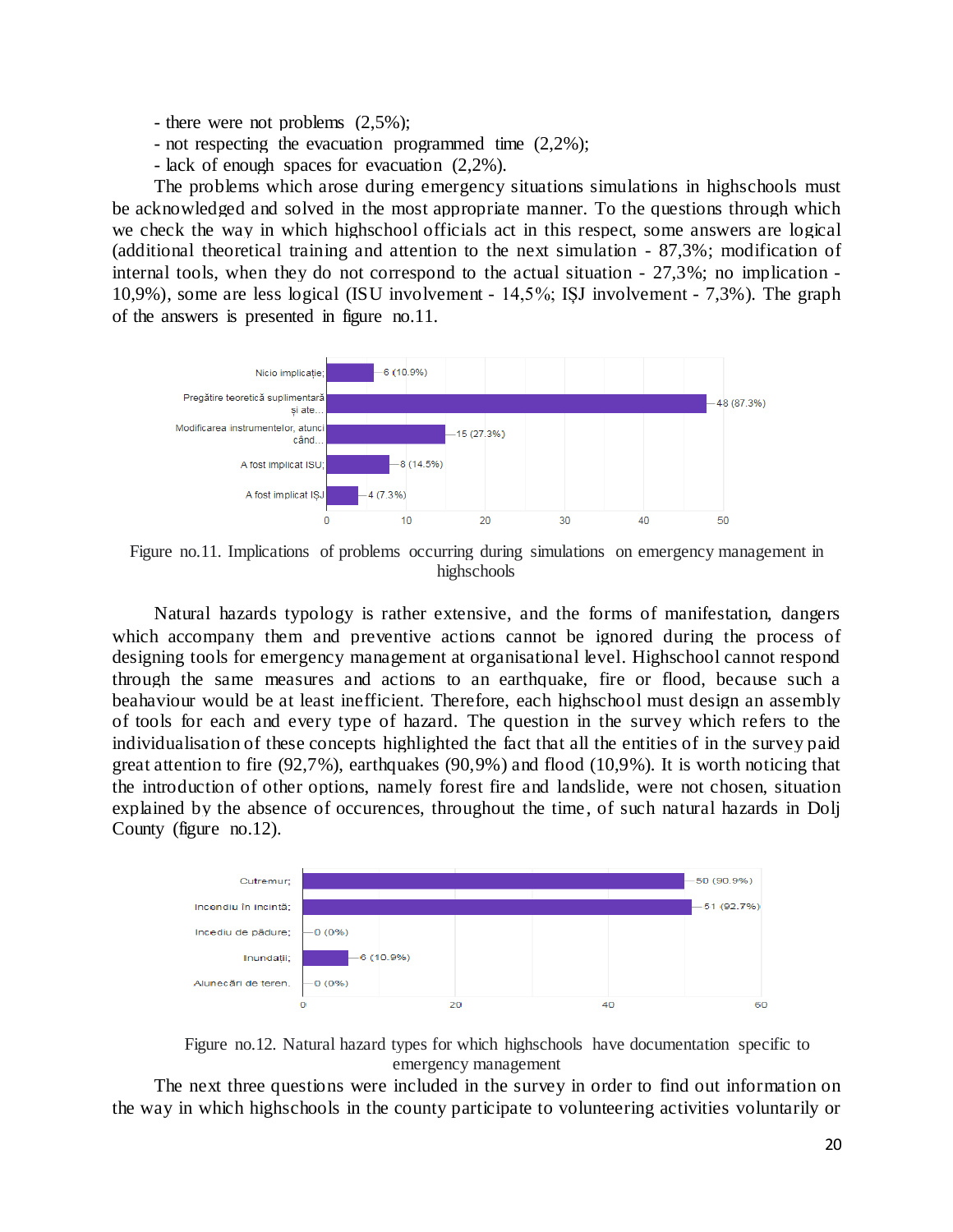at the initiative of other organisations involved. The first question, 17, is a closed one, and it offers the opportunity to find out if highschools are interested in and organise such activities. 90,1% of the answers were affirmative, and only 9,1% of respondents rejected such preoccupations (figure no.13).



Figure no.13. Involvement of highschools in the organisation of own volunteering activities

With respect to the participation to volunteering activities organised at the initiative of other institutions or NGOs, the answers were generally positive (figure no.14), mentioning several options:

- several groups of students and teachers (63,6%) join them;
- a group of students and teachers joins them (27,3%);
- students do not join them (9,1%).



Figure no.14. Participation to volunteering activities organised by other institutions or NGOs

The most frequent volunteering activities refer, in order, to picking up trash in various places (89,1%), others (55,0%), first aid in case of collective accidents (25,5%) and removal of earthquake consequences (5,5%). Teachers and students were not involved in putting out any forest fire (figure no.15).



Figure no.15. Volunteering activities highschools participate to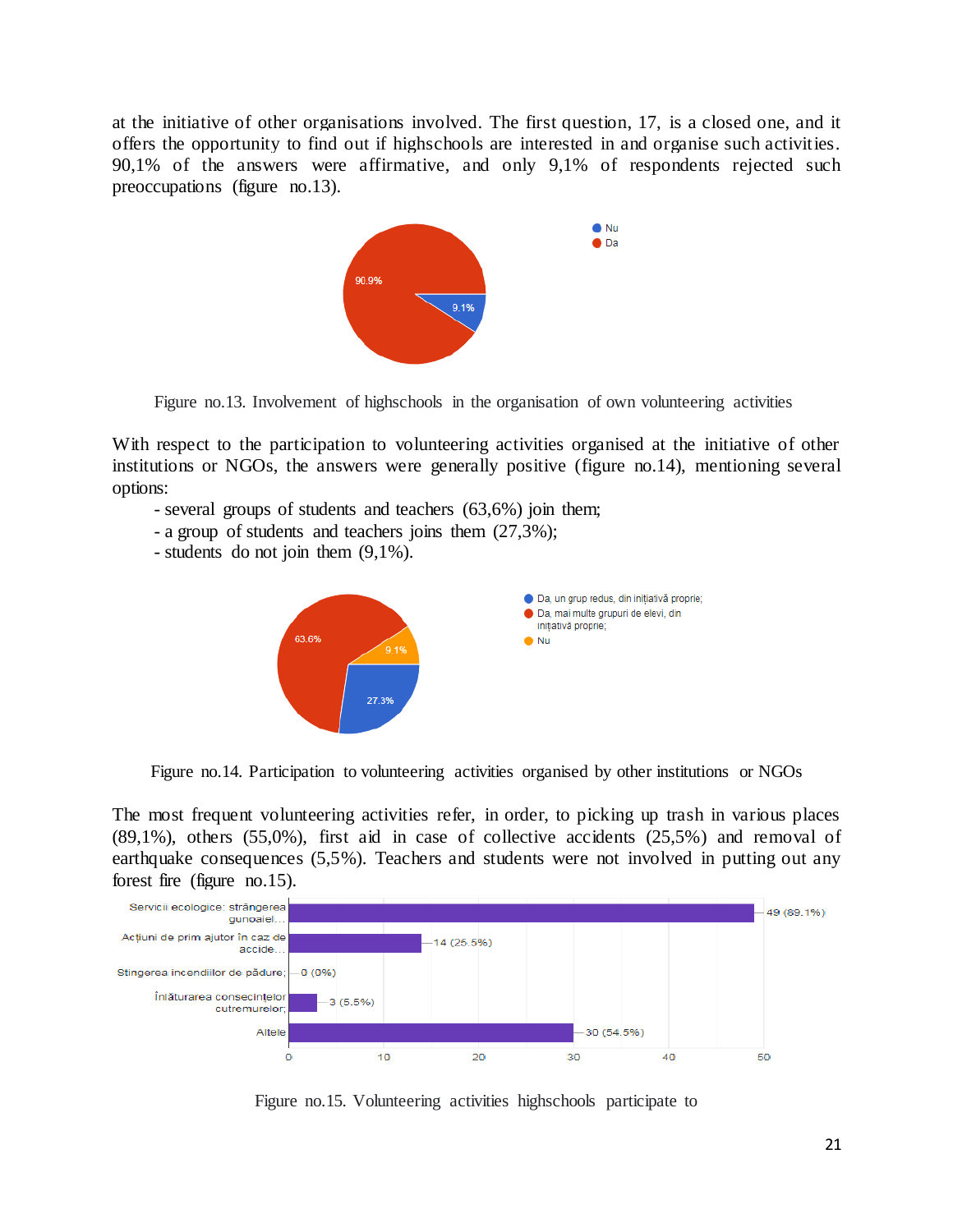#### **III.3. ANALYSIS OF INFORMATION PROVIDED BY STUDENTS**

In order to get the best characterisation of the emergency management study in highschools in Dolj County, the study cannot exclude the best represented part from a numerical point of view and the most closely observed by the aims of this type of management, namely the students. The ChE2 survey takes into consideration this specificity, seeking to obtain answers about the content and quality of the training (theory and practice) and about volunteering. Thus, the answers in the first survey are provided and checked, which means that the analysis is more complete and closer to reality.

The main hazard types debated and exemplified in the respondents' highschools are earthquakes (96,4%), fire inside the building (91,1%), flood (30,4%), while the rejected ones are forest fires and landslides, both with only 1,8% of the overall answers (figure no. 16)



Figure no.16. Main natural hazard types covered by highschool students' training

Training frequency is the element which completes the information with quantitative elements, conferring a clearer image of the quality of emergency situation training in schools (figure no. 17). Most of the students sureveyed (66,1%) mentioned that training takes place monthly, during counselling classes (66,1%), 24,2%, once a semester, and 10,7%, whenever necessary. A rather small percentage of students (1,8%) answered that there is no such training in the highschool.



Figure no. 17. Frequency of students' theoretical training in emergency stituations

To the question which emphasises the documents/tools/information students remember in case of emergency (figure no. 18), most of them (82,1%) mention the evacuation plan, followed by the identificantion of sheltering places (80,1%), symbols used during evacuation (69,6%) and the signals announcing the event (62,5%).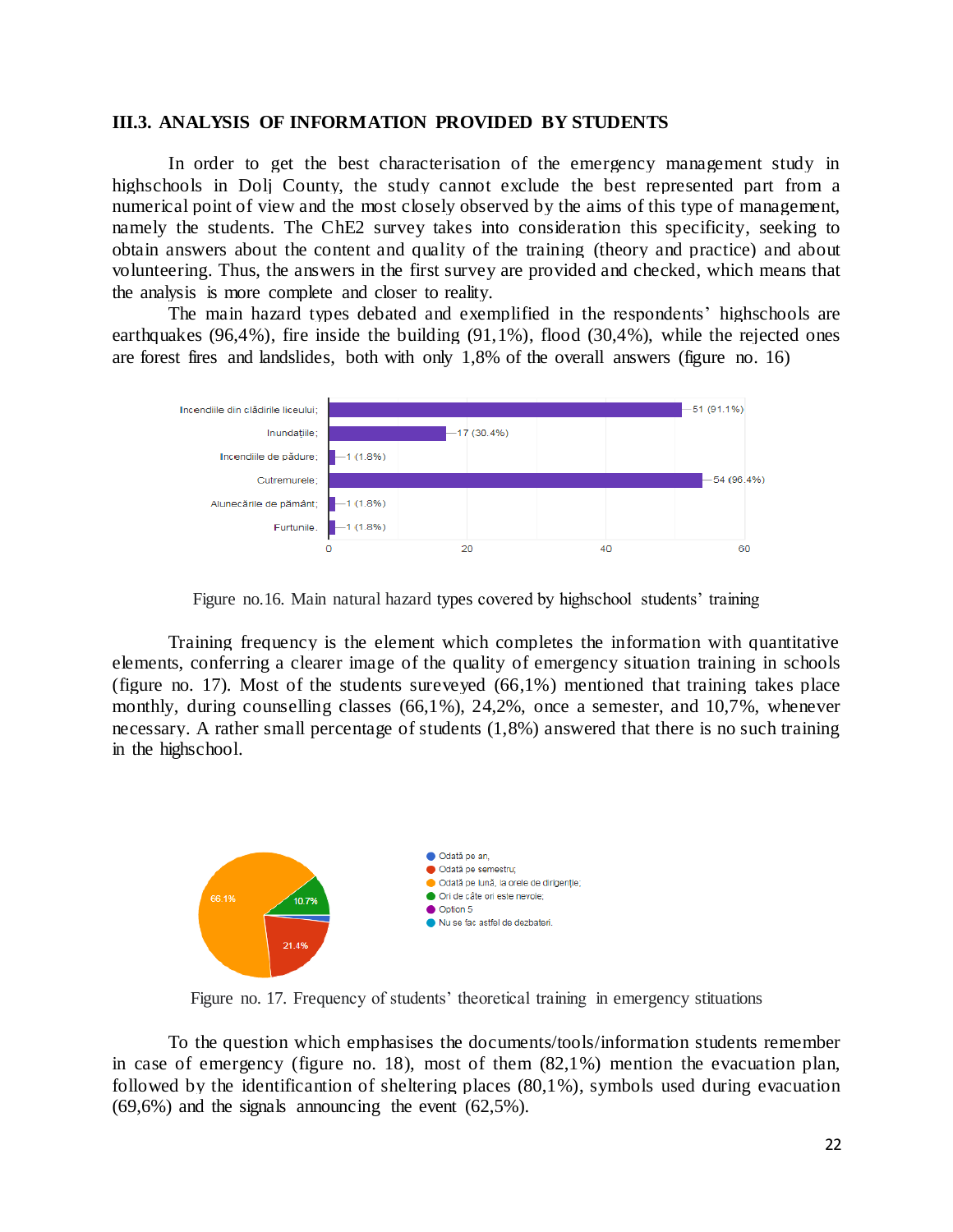

Figure no. 18. Main documents/tools/information students remember when they think of an emergency

A less expected answer was provided by students when they were asked who gets directly involved in the organisation of debates on hazards in highschools (figure no. 19). A significant majority (64,3%) mentioned the person responsible of emergency situations in highschools, the class teacher is the second, with 33,9%, while the principal is mentioned by 1,8% of all students.



Figure no. 19. Responsability of organising students' theoretical training on hazards

Simulations of hazard occurences are organised in all highschools, but, as regards their frequency, opinions are divided as follows (figure no.20):

- 50,0% of respondents believe that they take place whenever necessary per year;

- 45,0% say that they have participated to two simulations and that they are organised two times a year;

- 8,9 % mention that such simulations take place three times a year.



Figure no. 20. Organisation of exercises and simulations of emergency situations and their frequency in highschools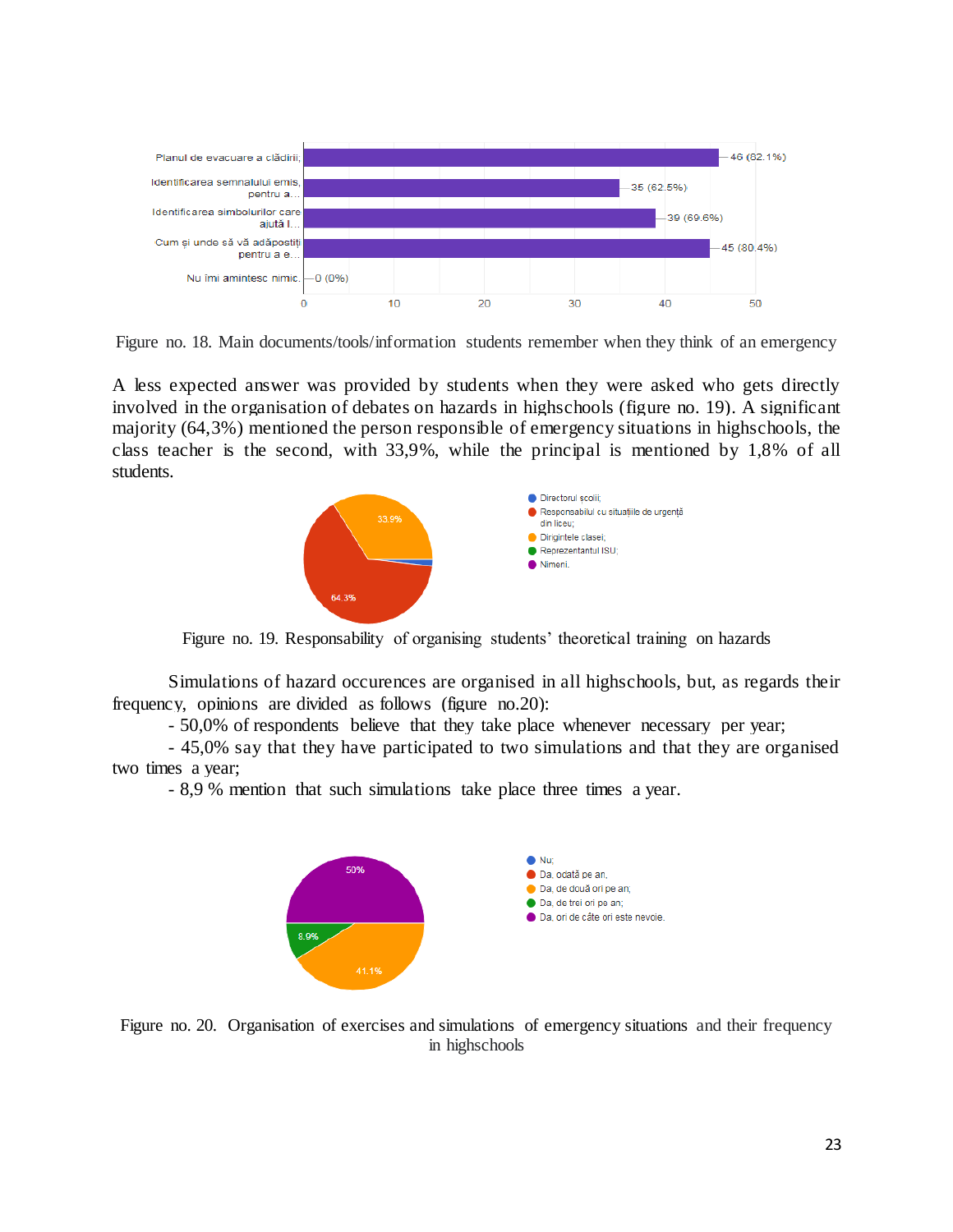All simulations in highschools aimed at observing students' behaviour during an earthquake (100%), followed then by fire inside the building (94,6%) and flood (14,3%). The predefined forest fires and landslides were not simulated (figure no.21).



Figure no. 21. Simulation types depending on hazards typology

The question regarding the way in which the exercises/simulations for emergency cases took place and how everything was understood, the answers provided focused on two out of the five answer options (figure no. 22), namely:

- 73,2% for the option "yes";

- 26,8 % for the option "yes, but repeating the stages which did not correspond initially".



Figure no. 22. Result of hazard simulations and the solving method of the problems that occured

Despite all precautions taken by organisers of emergency simulations, their performance makes room to the emergency of disruptions, especially among freshmen. In descending order of their frequency (figure no. 23), they are:



Figure no. 23. Problems occurred during emergency exercises/simulations

- confusion of sound signals specific to the hazard typology simulated (60,7%); - taking the decision to seek shelter and evacuate (51,8%);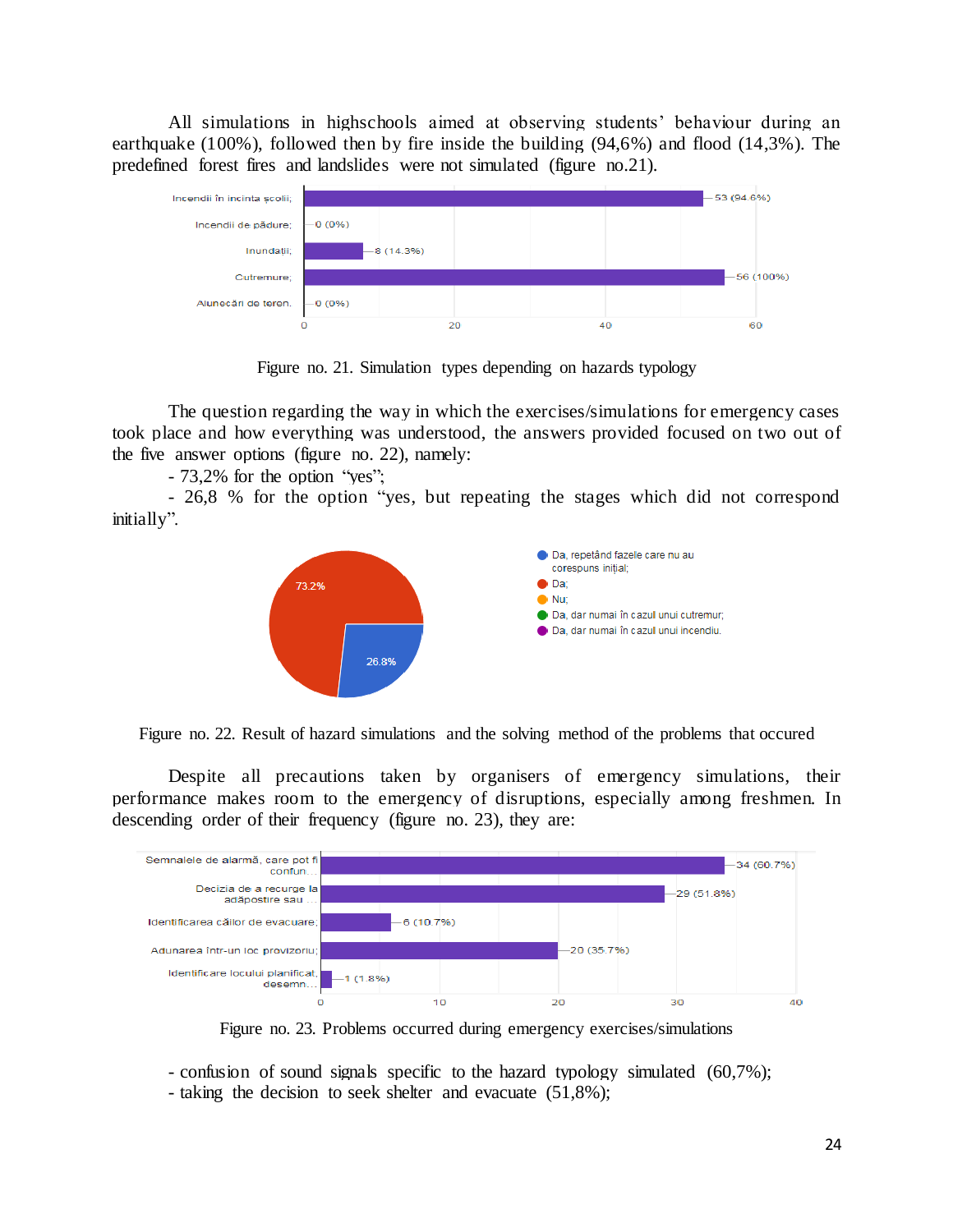- gathering in a temporary place (35,7%);
- identification of evacuation pathways (10,7%);
- identification of the gathering place (1,8%).

Exercises which aimed at assessing training and consolidating its results include also disabled students and staff, who must have the necessary sypport to go through the stages of seeking shelter, evacuation and gathering in time. To the question which aims at analysis these aspects, the answers provided by students are the following (figure no.24):

- everything was alright, students were accompanied by the people especially designated in this respect (78,6%);

- students did well on their own (16,1%);
- students remained in their classrooms, without participating (8,9%);
- no simulations were organised in the highschool (8,9%);
- there were difficulties due to the lack of special facilities (3,6%).



Figure no. 24. Performance of simulation operations for disabled students

After the emergency simulation exercises, it is necessary that teachers should organise debates regarding the way in which it was carried out. By means of a suitable question, we obtained answers from students (figure no.25), which look like this:

- yes, they are organised (76,8%);
- yes, only after earthquake simulations (10,7%);
- yes, only after fire simulations (10,7%);
- not always (1,8%);



Figure no. 25. Situation of students' debates after emergency simulations in schools

Volunteering activities have started to intensify in nowadays' society. Supported by various NGOs and national and internantional societies, these activities have started to be promoted rather intensely also by schools, universities etc. In order to observe the situation in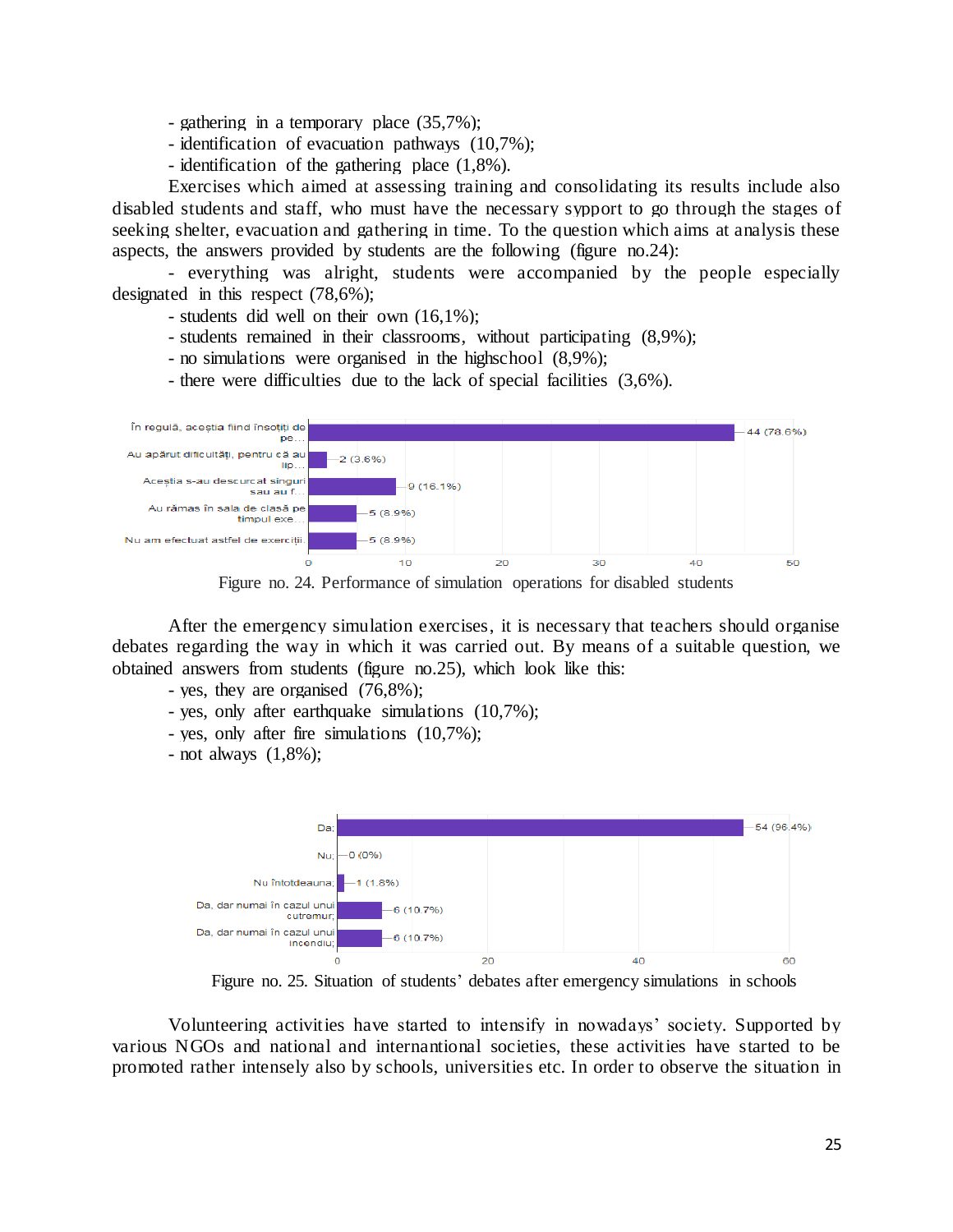highschools in Dolj County involvement in volunteering activities, the survey has several questions, aiming at capturing also detailed elements required by the specification.

The first question enquires whether the highschool is fully involved in volunteering activities, and the answers (figure no. 26) provided registered the following levels:

- yes (58,9%);
- yes, sometimes  $(21,4\%)$ ;
- $-$  no  $(19,6\%)$ .



Figure no. 26. Students' involvement in volunteering activities organised and held by the highschool

One of the high-profile organisers of volunteering activities is the county school inspectorate, which mobilises many students in various schools. To the question related to the participation to such activities (figure no. 27), students provided the following answers:

- no, at a rate of 57,1%;
- yes, sometimes (26,8%);
- $-$  yes  $(16,1\%)$ .



Figure no. 27. Involvement in volunteering activities organised by the county school inspectorate and other NGOs

The establishment of various NGOs determined the unprecedented development of volunteering activities in our country. We found out to which extent these organisations attracted highschool students in Dolj County to these activities, by a single question in the suervey, and the answers (figure no. 28) were the following:

- yes, sometimes  $(41,1\%)$ ;
- yes (33,9%);
- $-$  no  $(25;0%)$ :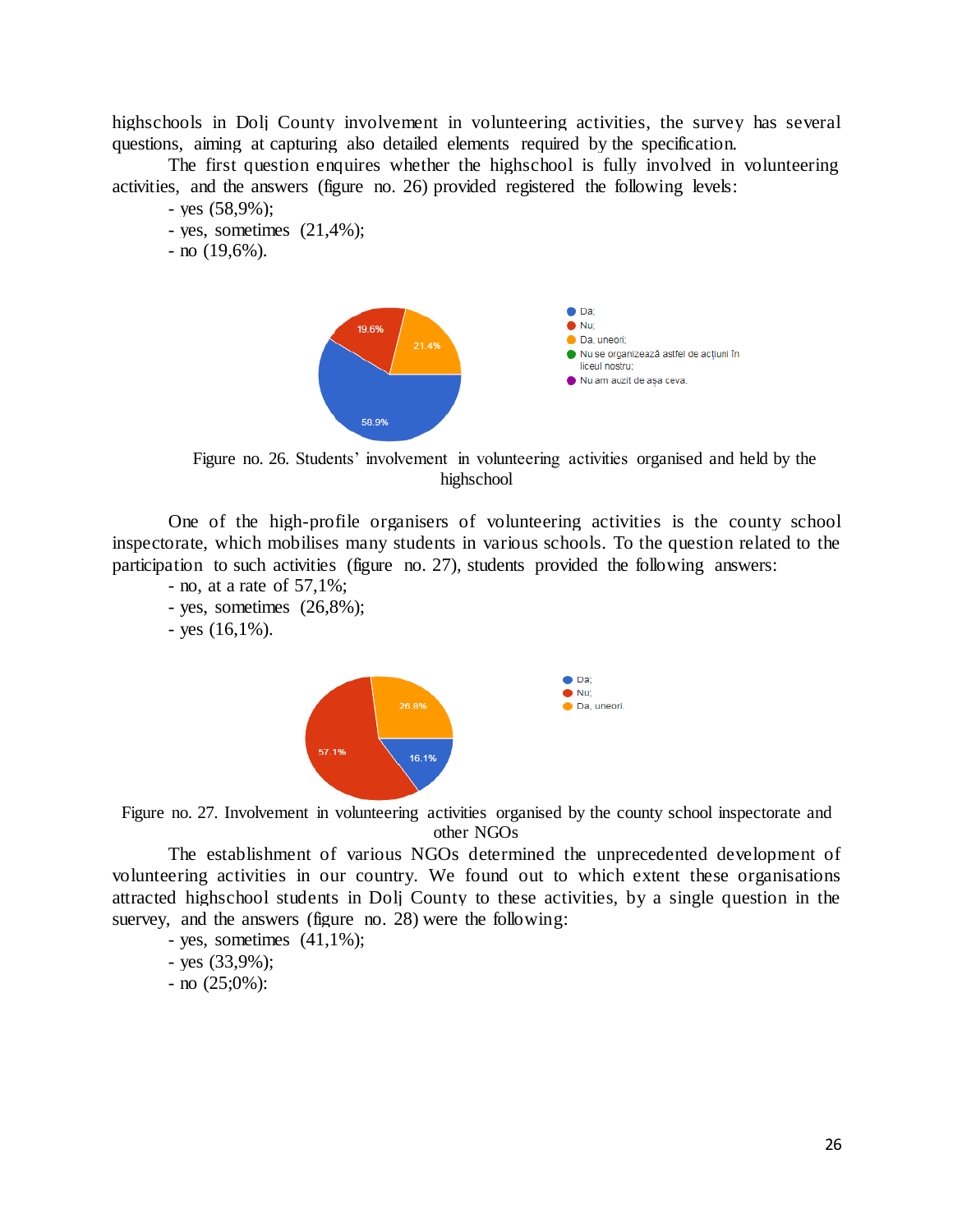

Figure no. 28. Involvement in volunteering activities organised by various NGOs

Most of the students (figure no. 29) who participated to volunteering activities (89,3%) were involved in ecological actions of trash gathering/cleaning in various places, another important percentage (42,9%) in actions of first aid in case of hazards. Only a few of the students were involved in actions of prevention and removal of flood effects (5,4%).



Figure no. 29. Main types of volunteering activities students participated to

## **IV. BEHAVIOUR AND TRAINING LEVEL OF TEACHERS AND STUDENTS IN HIGHSCHOOLS IN DOLJ COUNTY IN EMERGENCY SITUATIONS**

## **IV.1. CONSEQUENCES OF INTERNATIONAL BODIES' RECOMMENDATIONS FOR ROMANIA**

Information provided by specialised literature and various intern and international sites of institutions specialised or involved in emergency management in schools delivered a general extensive picture of the studied field. Human-life losses recorded during and after natural hazards, alongside the material ones, have determined international organisations, led by the UN, the European Union and the International Federation of Red Cross and Red Crescent Societies, to take initiative for their removal and switch to a new paradigm of prevention by continuous training in the risks of the occurrence of such events.

Schools represent the place where this training is the most fruitful and effective in knowledge uptake and accumution of skills necessary to improve human behaviour in the fight against hazards effects. Having a lot of experience, international organisations have made recommendations to all countries regarding the management and administration of hazardgenerated situations, by sharing knowledge, experience, models of organisation at national and institutional level and proper training tools.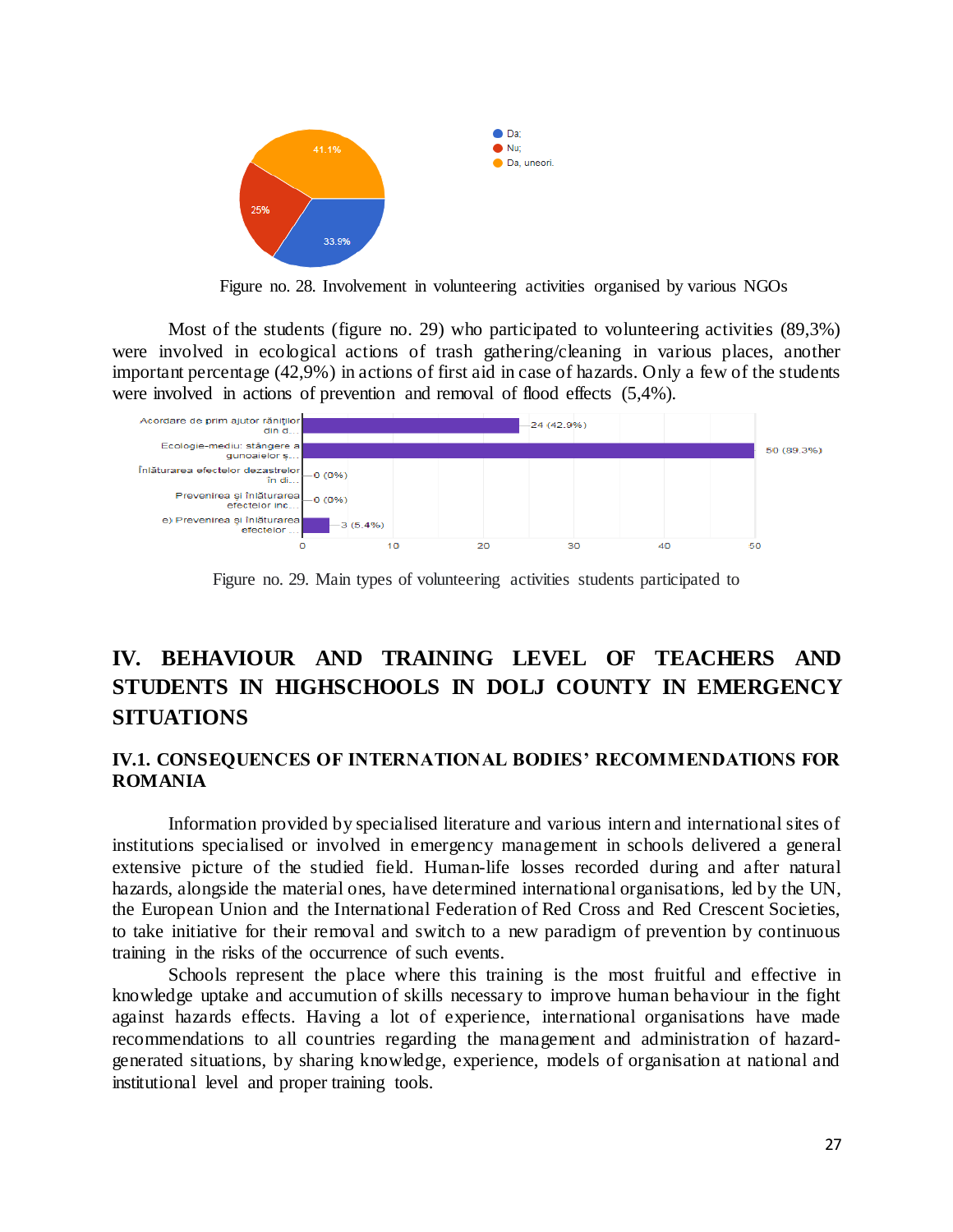All information taken from literature and the sites of Romania organisations involved in emergency management in schools have revealed the existence of a complex system, with concrete responsibilities, which can organise and intervene practically and effectively in the prevention and quick removal of future hazards. Their activity is ever-present in partnerships or other forms of cooperation these organisations (ISU, IȘJ, town halls, the Red Cross Society, ISC etc,) have with school at county, city and municipality level.

Interventions out there allowed, during the first stage, the organisation of discussions with officials and the specialised responsible people in highschools included in the research, discussions on the way in which the management and administration of hazard risks and problems they face daily during these activities are organised. On the basis of the collected information, we moved on to the second stage, that of survey's design and data collection via a survey which included 11 highschools and 110 teachers and students who provided their answers on the management of hazard risk prevention. The third stage of data analysis and information extraction made possible the achievement of the aims laid down in the project specification.

### **IV.2. BEHAVIOUR AND TRAINING LEVEL OF TEACHERS IN HIGHSCHOOLS IN DOLJ COUNTY IN EMERGENCY SITUATIONS**

Discussions with the officials and people responsible of emergency management in highschools, but also the analysis of information provided by the survey, revealed the fact that, generally, teachers know and are involved in organising this important group of activities. Arguments which support this reality are presented hereinafter.

1.The relations between highschools in Dolj County and the main interveners in case of emergency (ISU, ISJ, town hall, ISC, the Red Cross etc.) are formalised by partnerships and other documents which determine the responsibilities, manners of action and control for each of them. As the main partner in emergency management (role laid down in the current legislation), ISU Dolj provides information, documents, consultancy and it participated to various inspections in highschools. ISU Dolj is the organisation that also carries out the training of principals and people responsible of emergency situations in highschools, it recommends the training themes and can supervise hazard simulations with all the staff and students.

2.The theoretical training of human resources in highschools takes place at three levels. The principal and the person responsible of emergency situations are trained directly by ISU Dolj, usually once a year, at the beginning of the school year. Teachers and non-teaching staff are trained by the principal and person responsible of emergency situations in the highschool, once or twice a year. Students, the third level, are trained by class teachers during counselling classes, once a month, according to themes included in the curricula and which are approved by ISU Dolj annually.

3.The training of teachers, non-teaching staff and students is completed with the practical part, performed under the form of a real situation simulation. These simulations take place once or twice a year and test the way in which highschool students and staff apply the knowledge gained during theoretical training. Sequences performed according to the plan can be resumed or discussed immediately after the simulation, in order to observe the causes and remove them. If they are linked by unsuitable planning, one can modify the tools which contain these sequences (sheltering, evacuation, gathering plan etc.)

4.We noticed great diversity in the naming and content of tools for emergency management both from the discussions and analysis with highschool officials of the main tools used in emergency management, and from the answers provided in the survey by teachers. There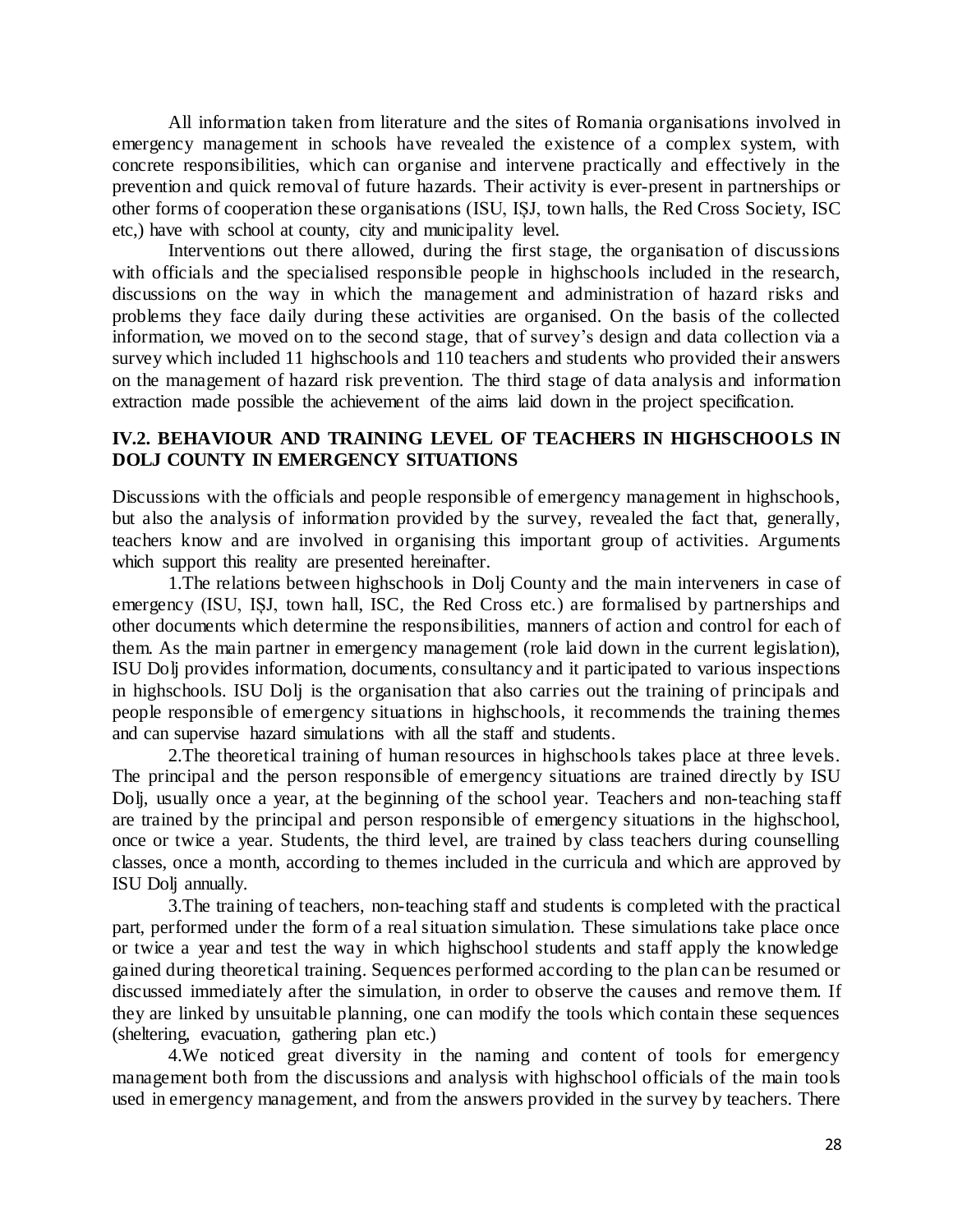are, thus, many tools which have different namings, entries, more often than not because of the inherited situations which are not intended to be changed out of commodity, but also because there are no specific norms for this. We consider that a national regulation for a uniformity of the content and the naming of the main instruments/documents used in the public and private sector would be beneficial to training, in order to avoid confusions or ommisions, but also for partners who must intervene in case of emergency and who can be distracted from the action by bureaucratic causes.

5.Another aspect which must be noticed during the emergency management process is their typology, on which depends the conceptual content designed by each organisation. In highschools in Dolj County, there are distinct documentations for earthquake and fire, and in highschools situated near the Danube, also for floods. None of the highschools in the survey is ready and possesses a distinct documentation for forest fires and landslides, because such natural hazards have not occured and are not expected to occur in this area.

## **IV.3. BEHAVIOUR AND TRAINING LEVEL OF STUDENTS IN HIGHSCHOOLS IN DOLJ COUNTY IN EMERGENCY SITUATIONS**

The good relations between highschools and partners involved in emergency management in schools, the content and quality of training outlined by teachers' behaviour had positive effects among children.

1. Training in order to prevent and manage hazards is a continuous and rhythmic activity, carried out monthly by class teachers, during counselling classes, following the curriculum approved by ISU Dolj.

2. The training themes are focused only on three types of natural hazards, namely earthquakes, fire inside the building and, to a smaller extent, flood in highschools in the south of the county. Although we inserted them among the possible answer options, forest fires and landslides were not chosen by any of the students. The situation is explicable, as shown above, because this type of events is either not specific to the area (landslides), or they were never mentioned in statistics, which is the case of forest fires.

3. A problem which persists, being also mentioned by students, is that of the diversity of tools/instruments/information's content and naming they remember when asked or when an emergency simulation takes place. In order to facilitate learning and intervention of partners involved in emergency management, IGSU must intervene in order to make these instruments uniform, measures taken by several countries with tradition in the development of hazard prevention management.

4. Simulations of emergency situations are performed twice a year only for the three types of emergency mentioned in 2, namely fire inside the building, earthquakes and flood. After their performance, discussions are held with the coordination teams and class teachers about the failures which occured, in order to understand their causes and remove them.

5. From the information collected from discussions with teachers and students, it appeared that the emergency management in highschools in Dolj benefits from the entire support required from ISU Dolj, of IȘJ and town halls, as regards theory and practice, by organising simulations. One can observe that, from this point of view, teachers and students' training resembles that existing in developed European countries, with the difference that hazard's typology is lower in highschools in Dolj County.

6. Out of the shortfalls reported after emergency situations simulations, two are worth mentioning, namely the lack of facilities for disabled people and the people responsible of their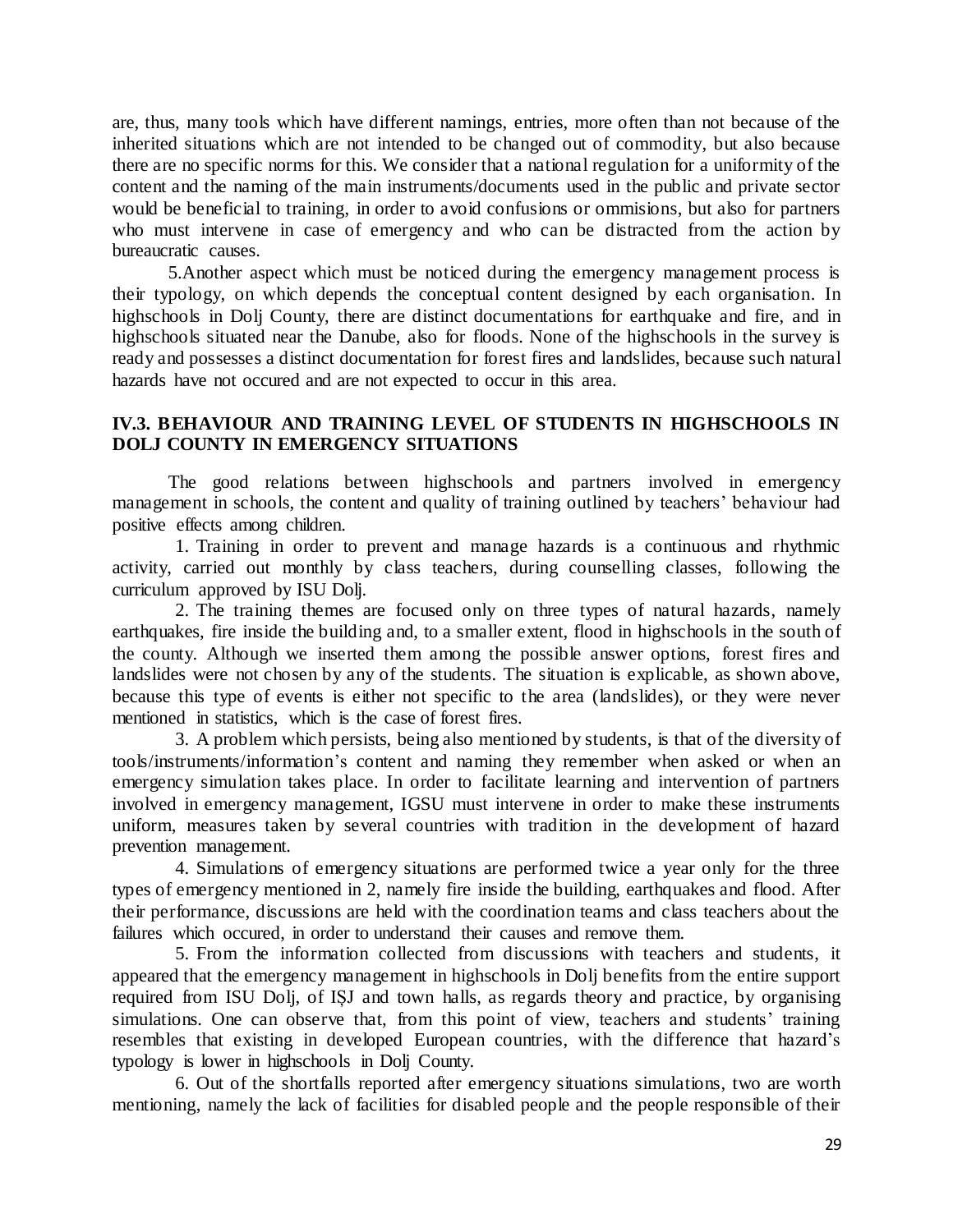movement in case of emergency. Facilities for such persons require additional costs, and, sometimes, they are not possible because of the construction project. The second shortfall can be solved without problems, via proper planning.

## **V. VOLUNTEERING: GOOD PRACTICES IN THE EUROPEAN UNION AND THE SITUATION IN ROMANIA**

#### **V.1 VOLUNTEERING IN EUROPE**

Volunteering is regarded quite differently in Europe and the rest of the world, depending on the cultural, historical and legal context of the country in question. What functions well in a country can fail to function or function better in another country. For example, the number of active volunteers in North America is considerably higher than in Europe. This difference occurs as a result of distinct approaches to volunteering by governments, cultural differences, historic events which influenced its existence in totalitarian states etc. The value of volunteering is identifiable on two major dimensions: individual development of people involved in volunteering activities and development of communities and societies in their entirety. Moreover, the contribution of volunteering to societal development can be quantified in financial terms, already reaching values between 0,5% and 5% of various European states' GDP in 2011.

In the European Year of Volunteering in 2011, a Eurobarometer was designed in the attempt to assess the situation of volunteering in the member states of the European Union. An anaysis of the surveys, national reports and data on volunteering collected from each member state showed that there were, at the time, between 92 and 94 million adults who participated to volunteering activities in Europe, which meant that approximately 22%-23% of the Europeans over the age of 15 ani were active volunteers.

However, in the European states, there are differences regarding volunteering. What is considered to be "volunteering" is not the same everywhere and the inquiry methodologies also differ, which allows the refinement of differences which can exist between states. The comparison suggests that countries which present an extremely high rate of volunteering involvement are Sweden and the Netherlands, both according to their national studies, the Study of European values and the Eurobarometer. Bulgaria, Lithuania, Poland, Portugal, Romania and Spain are countries where volunteering rate is relatively low, or even extremely low, according to the same studies. A common tendency can be underlined in most European countries: in the last decade there has been a general upward trend in the number of active volunteers in the EU. There are provided several reasons in order to explain this tendency: higher awareness of social and environmental problems, recent public initiative to promote volunteering, higher participation of the elderly and a change in the public perception etc.

An analysis carried out by the French-speaking platform for volunteering in 2014 observed the volunteering tendencies in Europe in the last decade (2005-2014) and provided the following information:

a) Increase: Austria, Belgium, Czech Republic, Denmark, France, Greece, Italy, Luxembourg, Poland, Spain;

- b) Slight increase: Estonia, Finland, Germany, Hungary, Romania, Slovenia;
- c) Stable/fluctuating: Bulgaria, Ireland, Latvia, Lithuania, Malta, the Netherlands, Sweden;
- d) Decrease: Slovakia
- e) No clear tendencies: Cyprus, Portugal, the United Kingdom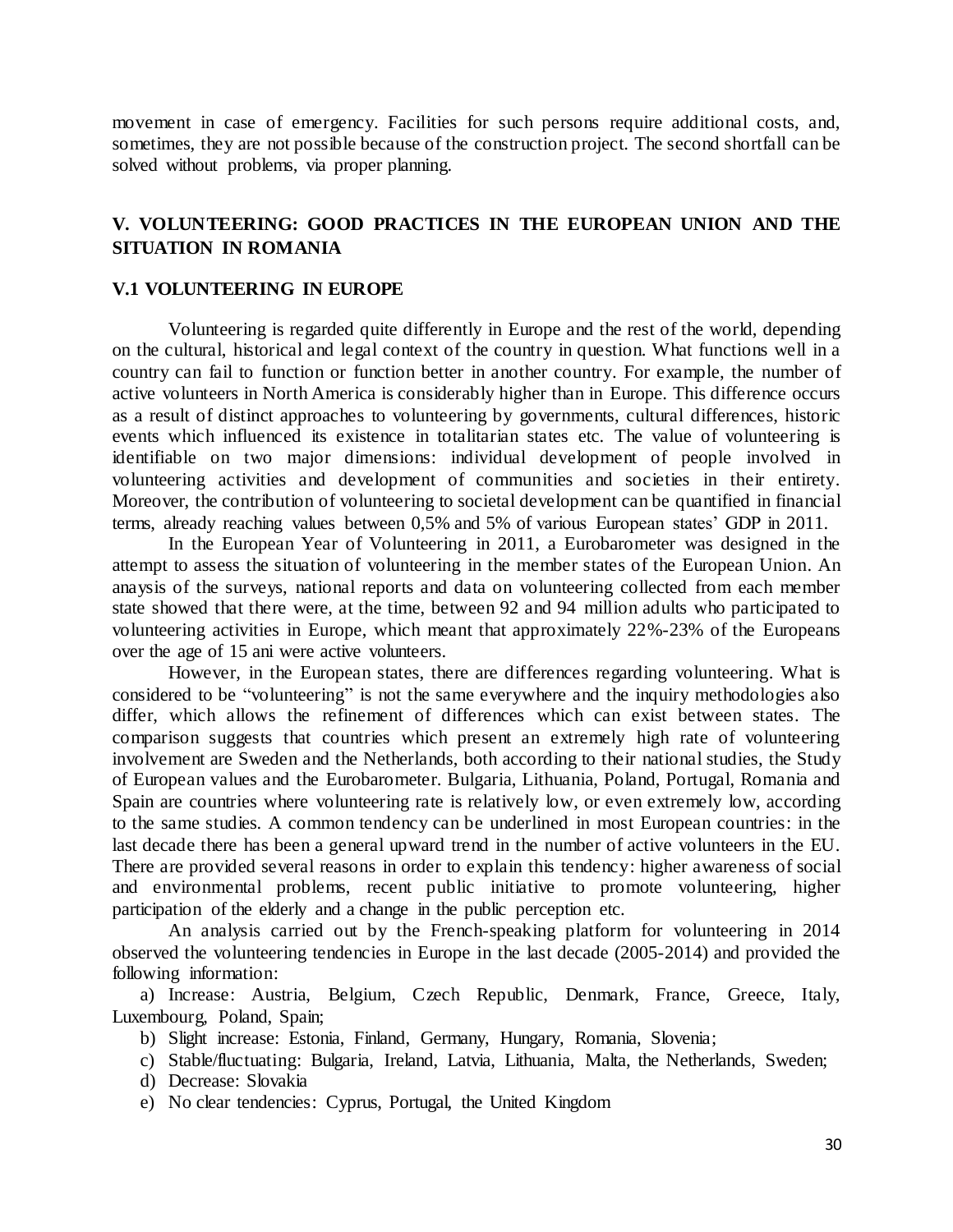By analysing the differentiating elements of volunteering in various countries in the European Union and the world, the French-speaking platform for volunteering identified several models linked by the tradition and culture of countries included in the analysis.

The anglo-saxon model. Ireland, Great Britain and the United States have all a similar "profile" in the volunteering field, the relation with the state in this field is quite different from that in mainland Europe. In these countries, public authorities are not established to provide services of general interest, as citizens play this role themselves. The state intervenes only as a regulatory body. The British and Irish associative sectors are much professionalised, from the point of view of the employees and volunteers, the latter often following the same training cycles. Anglo-saxon volunteers are on average younger than in other European countries, which can be explained, undoubtedly, by the early learning of this practice type. Since school, children are taught about the importance of volunteering and it is a part of the classical process of socialisation.

The Nordic model. Volunteering in Denmark, Finland, Norway and Sweden does not resemble in many respects that in the rest of Europe. In the Nordic countries, the state truly supports services for the population (social assistance, education, health etc.). But this tendency changed upon the ever-growing public financing contraction. Social cooperatives have developed gradually. Despire this particularity, volunteering is highly developed, more than in Great Britain, for instance, and it occurs mainly in sport and cultural fields. Structures are generally based on volunteer work, function with no subsidies, but they collect and receive donations.

The mainland model. This model includes Germany, Austria, France, Belgium, the Netherlands and Switzerland. These last two states have, in fact, the biggest number of volunteers per size of the population. In these countries, there is a distinction between "field" volunteering and "management" volunteering. "Management" volunteers are actually members of the general assemblies, administration councils and decentralised decision-making bodies in the organisations involved in such activities. They often have big responsibilities within the associations. In France, for example, some talk about "associative leaders", to designate these particular volunteers. Associations in these countries are higly professional, and volunteering is considered to be complementary to a paid job.

Countries in Eastern Europe. Volunteering is less developed in Eastern Europe countries, where associations underwent repression by the totalitarian regimes existent until recently. There is a long way from the compulsory participation to "patriotic work" to the democratic establishment or volunteering activities and organisations.

### **V.2. VOLUNTEERING IN ROMANIA AND IN HIGHSCHOOLS IN DOLJ COUNTY**

1.Searches in the volunteering field and its rate of relatively slow development in Romania explains the rather late legislative intervention of the Romanian state. The most important aspects in Law no. 78/2014 (completed with Law 175/2016) define de concept, the scope, specific activities, contractual matters and human resources and the typology of organisations which can carry out volunteering activities. The law also establishes that companies in Romania cannot use the work of volunteers directly, as they must resort to a nonprofit organisation which provides such services. In the same vein, organisations which do not seek to obtain economic benefits or, as we also know them, non-profit organisations, can use volunteers' work for the organisation of activities which help people or the society. Volunteers'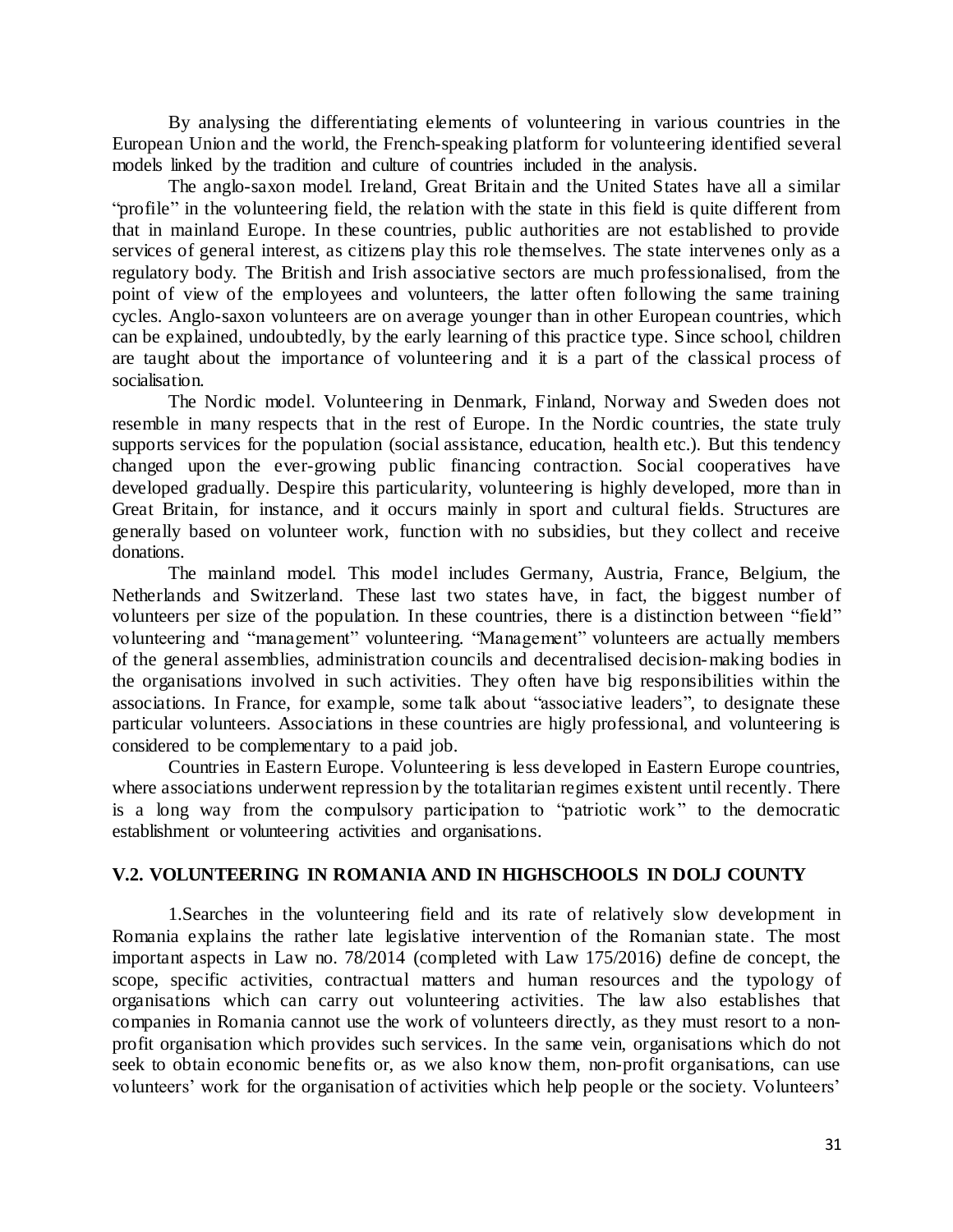work is not paid, which means that they do not receive money for their work. In the category of non-profit organisations we can also name associations, foundations and federations.

2.A brief analysis of information provided by the government and ministries, by various organisations involved in volunteering activities in Romania shows that, alongside international organisations (Greenpeace, the Red Cross etc.) there has appeared a great number of Romanian ones, which have developed significant partnerships and networks.

Thus, Volum Federation (2010), with 63 members, aims at facilitating dialogue and common action of all factors interested in the volunteering movemement, for its sustainable developement, while its vision addresses a Romanian society in which volunteering would be an accepted and supported movement recognised for its contribution to social cohesion, inclusion and solidarity.

The Princess Margareta of Romania Foundation is one of the non-governmental elite organisations which contributes to the development of the civil society in Romania. The foundation was established in 1990 by Her Royal Highness Princess Margareta of Romania, with the aid of her father, His Majesty King Mihai. The Princess Margareta of Romania Foundation works with organisations, institutions, national and international companies, but also with SMBs, in order to bring together the resources, abilities and talent of people from various fields. The foundation also aims at stimulating volunteering and instilling the community spirit into communities in which its gets involved.

FOND Federation (2006, 34 members) brings together NGOs active in the fields of human rights, health, democracy, education, children rights' promotion, the youth, public participation, organisational development, strategic planning, social economy, humanitarian assistance, with whom it wants to contribute to the development and implementation of a coherent and effective politicy in Romania in the field of cooperation for international development and humanitarian assistance.

3.As regards the expression of volunteering activities in highschools in Dolj County, from the analysis of information collected from discussions with the representives of the highschools and students and data obtained from the surveys, we can observe that the existing situation reveals an active participation. From the answers provided by teachers, it results that the participation initiated by the highschool is very important (90.1%), just as the participation to activities organised by other NGOs or by IȘJ Dolj (90,9%). Most of these volunteering activities (89,1%) are performed for environmental reasons (picking up trash and cleaning areas invaded by various types of waste).

The answers provided by students seem to also confirm the information provided by teachers. There is a high rate of students' participation (80,3%) to own volunteering activities of the highschool, while there is a smiliar rate of students' participation to other organisations' initiatives (83,9%). Almost all of these activities (89,3%) have the same ecological nature.

## **SELECTED BIBLIOGRAPHY**

1. Back E., Cameron C., Our climate, our children, our responsibility: The implications of climate change for the world's childrenImpacts of climate change upon children: critical element missing from key debates; Applied Knowledge Publisher: United Nations [UN] Children's Fund, 2008

2. Benson L., Bugge J., Child–led disaster risk reduction: a practical guideHow can children effectively participate in disaster risk reduction? Publisher: Save the Children [Sweden], 2007

3. Bonnot V., Caillaud S., Drozda-Senkowska E., Menaces sociales et environnementales : repenser la société des risques Rennes : Presses universitaires de Rennes, 2017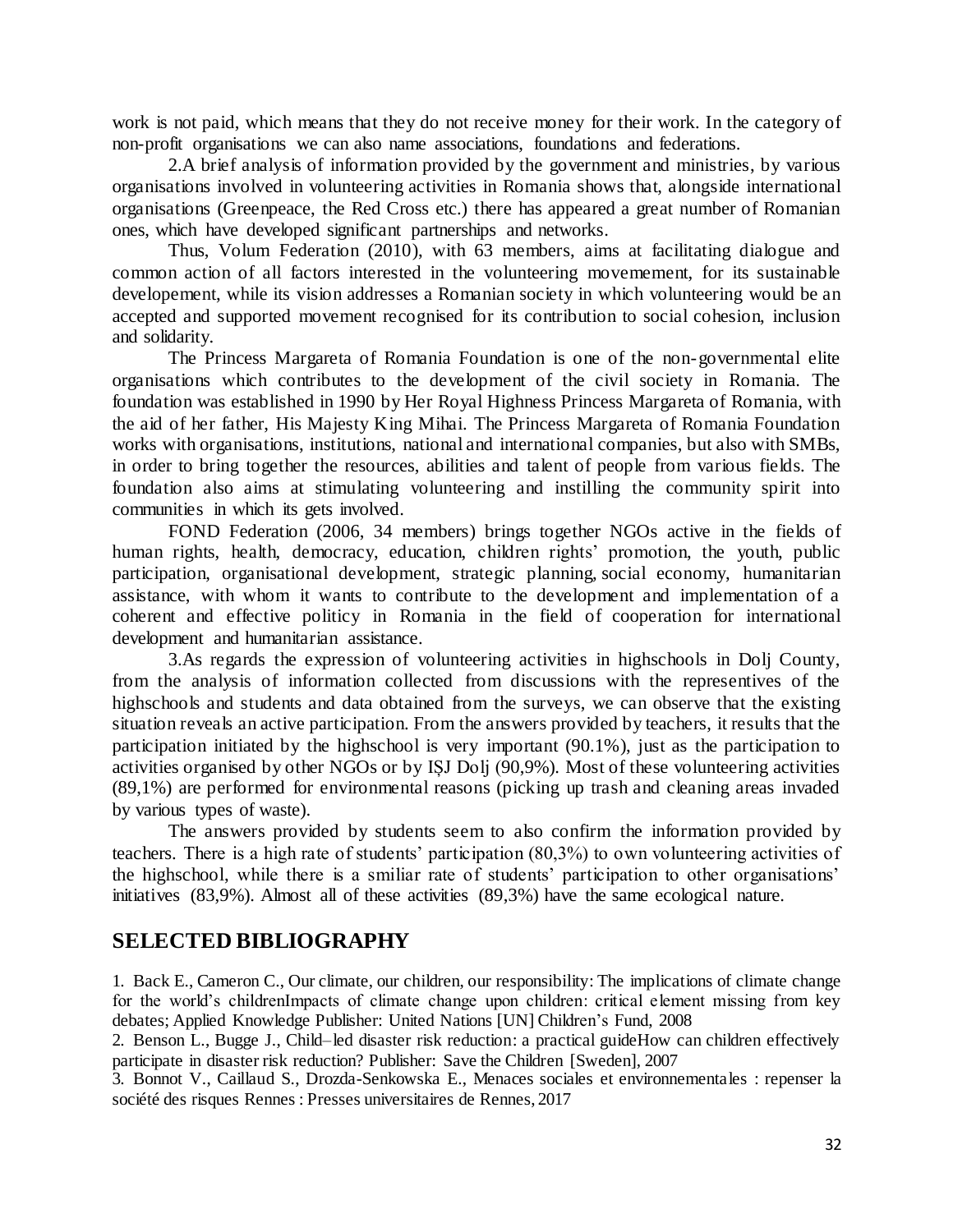4. Combalbert L., Le management des situations de crise: anticiper les risques et gérer les crises 4e éd. - Paris: ESF, 2018.

5. Gautam D., Oswald K., Child voices: children of Nepal speak out on climate change adaptationHow does climate change affect children in Nepal? Publisher: Children in a Changing Climate, 2008

6. Grislain-Letrémy C., Lahidji R., Mongin Ph., Les risques majeurs et l'action publique, Paris : La Documentation française, 2013

7. Heiderich D., Maroun N., La mise en récit des exercices de simulation de crise,Magazine de la communication de crise et sensible, 2018

8. Heideric D., Plan de gestion de crise : organiser, gérer et communiquer en situation de crise Paris : Dunod, 2010

9. Kagawa F, Selby D. Ready for the storm: Education for disaster risk reduction and climate change adaptation and mitigation, Dec. 2012, [\[Google Scholar\]](https://scholar.google.com/scholar_lookup?journal=J+Educ+Sustain+Dev&title=Ready+for+the+storm:+Education+for+disaster+risk+reduction+and+climate+change+adaptation+and+mitigation1&author=F+Kagawa&author=D+Selby&volume=6&publication_year=2012&pages=207-17&)

10. Parkash S., Begum I., and R., Activity Book on Disaster Management for School Students. National Institute of Disaster Management, New Delhi, 2014

11. Tanner T., Mitchell T., Haynes K., Children as agents of change for disaster risk reduction: lessons from El Salvador and the PhilippinesChildren as risk communicators and agents of change in DRR programmes: El Salvador and the Philippines Publisher: Children in a Changing Climate, 2009

12. Wybo J-L., Maîtrise des risques et prévention des crises : anticipation, construction de sens, vigilance, gestion des urgences et apprentissage Paris : Tec et Doc : Lavoisier, 2012.

13. Boosting disaster prevention through innovative risk governance : insights from Austria, France and Switzerland Paris OECD Publishing, December 2017

14. Conseil d'État, La prise en compte du risque dans la décision publique : pour une action publique plus audacieuse, Paris : La documentation française, 2018

15. GADRRRES, Comprehensive School Safety Framework., 2017, [http://gadrrres.net/ resources](http://gadrrres.net/%20resources%20/comprehensive-school-safety-framework)  [/comprehensive-school-safety-framework](http://gadrrres.net/%20resources%20/comprehensive-school-safety-framework)

16. Guide interactif de gestion territoriale des risques liés à l'environnement à l'usage des collectivités territoriales, OREE, 2012

17. La gestion des risques et le contrôle interne dans les collectivités territoriales : approche par les risques, CGI Business Consulting, 2014

18. PH Bern Pedagogische Hohsscule, POLICE police.be.ch, Situations d'urgence et de crise dans les écoles,Aide à l'élaboration d'un concept d'urgence et de gestion des crises – avec modèles, Berne, 2019

19. Sendai Framework for Disaster Risk Reduction for Children: Safer for Me and Safer for You. 2015 <http://gndr.org/learning/> resources/resources-by-theme/children-a-youth.html

20. UNESCO, UNICEF et. al., Education and Resilience: Nine priority paths for making schools safer and societies more cohesive, 2015.

21. UNISDR, Cadre d'action de Sendai pour la réduction des risques de catastrophe 2015-2030, 2015 http://www. preventionweb.net/files/43291\_sendaiframeworkfordrren.pdf

22. HG nr. 557/2016 privind managementul tipurilor de risc, Text publicat în M.Of. al României la 26 august 2016

23. HG nr.768/19octombrie 2016 privind organizarea şi funcţionarea Platformei naţionale pentru reducerea riscurilor la dezastre